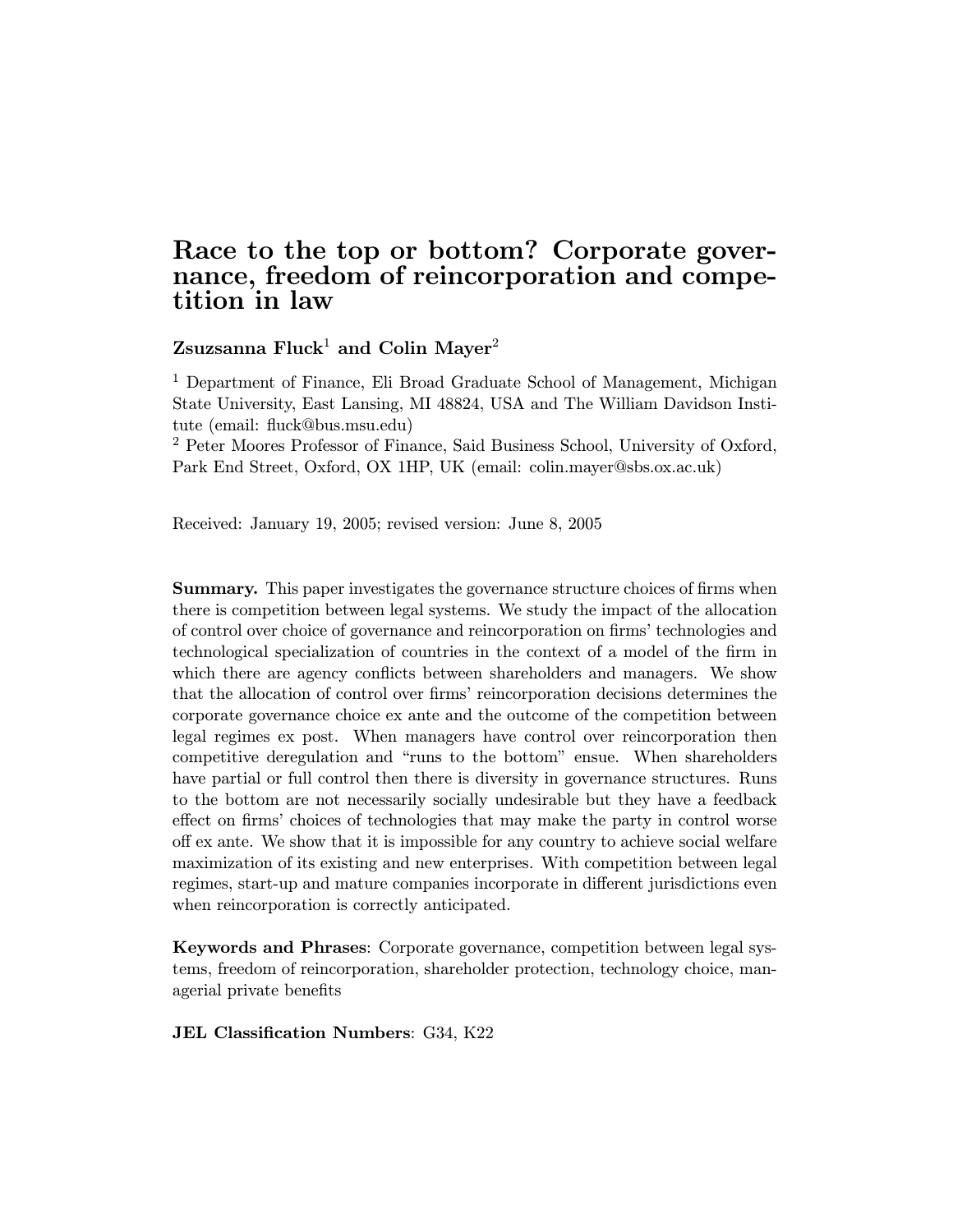## 1 Introduction

There has been an active debate in the U.S., first initiated by Cary in 1974, about the merits and deficiencies of freedom of incorporation. According to this, companies incorporated in one state have the right to operate in any other and states compete for companies to incorporate in their jurisdictions. This debate has become relevant to Europe. Article 48 of the Treaty of Rome granted companies incorporated in one member state of the European Union (EU) the right to operate in any other. The right was challenged by some member states that sought to impose the traditional Continental European doctrine of the "real seat". This requires companies to incorporate where their headquarters or substantial activities are located. It is only recently with judgements of the European Court of Justice that the principle of freedom of establishment has been reaffirmed.

In the U.S., the debate has focused on whether competition between states encourages "runs to the top or bottom" in standards of corporate legislation. According to one school of thought, in seeking to maximize shareholder value, companies choose to incorporate where states impose the highest standards. According to another, states are forced to adopt progressively laxer standards to attract and retain corporations and competitive deregulation ensues. There is a third line of argument which suggests that there is not much competition at all. Some states, for example Delaware, develop the administrative and legal expertise that encourages companies to adopt their legislation, and prevents others from competing with them. Furthermore, states operate under a federal umbrella that limits the relevance of variations in their legislation. The fact that the response to corporate governance failures has been federal rather than the state legislation, viz. the Sarbanes-Oxley Act, is illustrative of that.

Freedom of mobility raises more substantive questions about the nature of the corporation. Corporations are bodies that are granted legal status to sue and be sued, to contract and to hold property distinct from their members. Their status derives from laws that define the rights and obligations of corporations and in particular the duties and responsibilities of the directors to the members of the corporation. These laws are enacted at the level of member states of the EU and U.S. They differ in significant respect across member states, in particular in relation to the rights of members of corporations in regard to their officers and the wider responsibilities of corporations. These differences are particularly pronounced in the EU.

First, there are significant pronounced variations across countries in the ownership of firms. In particular, ownership varies from the highly concentrated, family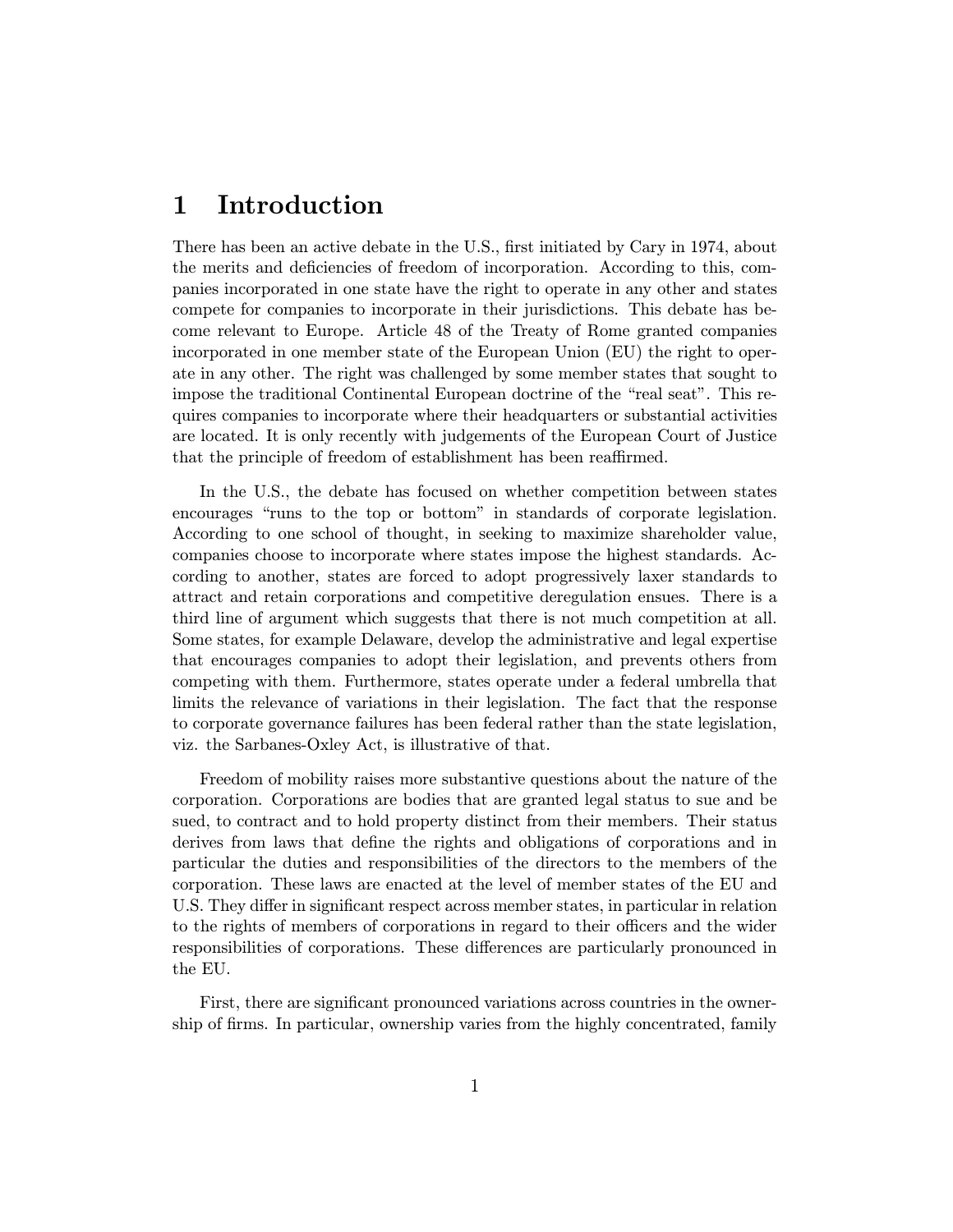dominated firms of many Continental European countries to the dispersed ownership firms in the UK. The essence of the corporate governance problem therefore varies and differences give rise to particular corporate failures. While dispersed ownership creates significant corporate governance problems between shareholders and managers in dispersed ownership systems, concentrated ownership produces more serious conflicts between majority and minority shareholders in concentrated ownership systems.

Second, the capital structure of firms and the nature of financial systems vary from countries in which banks are the main providers of external finance to those in which stock markets are dominant. Conflicts can arise between shareholders and other investors as well as between shareholders and managers and the significance of these depends on the structure of countries' financial systems and their firms' capital structures.

Third, in many Continental European countries, companies are perceived to have social obligations beyond the interests of their investors. In Germany, employees have representation on the supervisory boards of companies. In France, employees are consulted through works councils. The nature of the corporation varies significantly across countries.

Associated with the legal status that is conferred on a corporation distinct from its members and officers are obligations that differ across countries. Like citizenship of countries by individuals, incorporation has different rights and duties associated with it depending on where it takes place. In the process of reincorporating under different jurisdictions, a corporation fundamentally alters its form and structure.

This makes competition between legal systems inherently more complicated and interesting than competition in normal product or factor markets. As in other markets, corporations will seek out jurisdictions that provide the most efficient delivery of the legal services that they require. Competition between systems therefore encourages productive efficiency in the traditional sense of the lowest cost delivery of services. For example, it is argued that one of the advantages of Delaware over other states in the U.S. is the legal expertise that it has accumulated in corporate law and the efficiency with which it can provide legal services to companies. Likewise, one of the factors influencing choice of location of incorporation in Europe, particularly by small companies, is the speed and cost with which firms can register in different jurisdictions.

However, corporate laws also differ in the menu of choices that they offer companies and the requirements that they impose on firms. Some states offer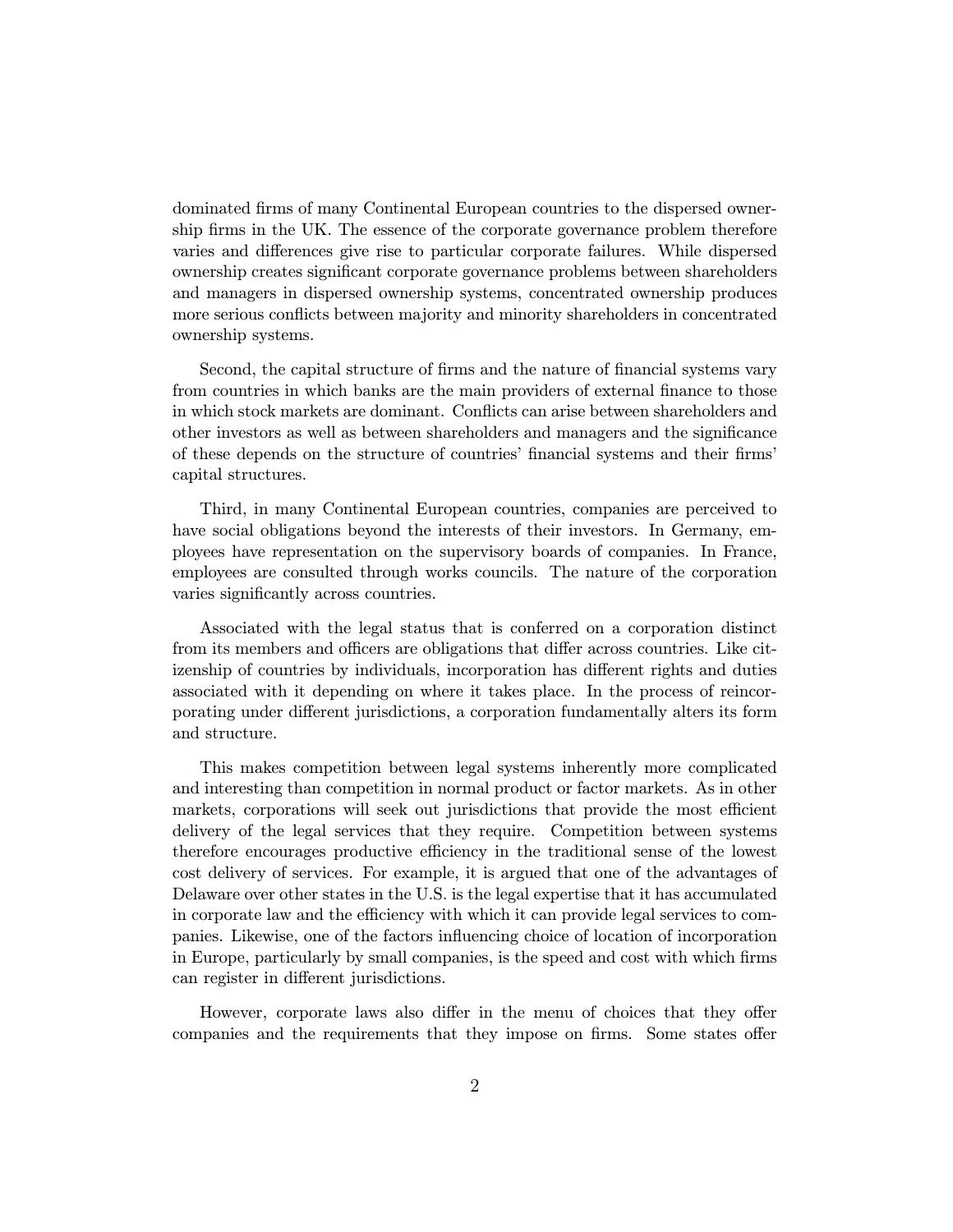protection against threats of takeover; others discourage the erection of takeover defences. For example, the Takeover Code in the U.K. does not permit firms to introduce poison pills once they have become subject to a takeover bid. In other European countries, a range of takeover defences including voting right restrictions have been routinely employed.

At one level, one could argue that competition between legal systems encourages allocative efficiency in the pricing of services in relation to their cost of delivery. Companies will seek to incorporate in countries and states that not only provide legal services at lowest cost but also where services are most appropriately configured to and priced in relation to their needs. It therefore encourages a matching of legal services to corporate requirements.

However, when the services that are being provided concern the control of firms then the issue is clearly more complex. In choosing their legal forms, companies are not just buying in normal factors of production they are determining the allocation of control of companies between managers and shareholders and between shareholders and other parties, such as employees. Competition between legal systems is not therefore the same as competition in product or factor markets. Account has to be taken of the change in the nature of the corporation as it moves as well as the relative efficiency of legal systems in assisting the corporation in attaining its productive objectives.

In this paper we provide a first examination of the merits and deficiencies of competition for incorporation in the context of a model in which there are conflicts between shareholders and managers in choice of investment strategy, what we term project selection. We note that in the process of moving between systems, the governance provisions of countries vary and influence the relative control rights of shareholders and managers. This allows companies to match the governance systems to their productive requirements. For example, some entrepreurial activities benefit from the delegation of authority from shareholders to managers running firms, whereas other more traditional activities may require more active oversight by shareholders. However, legal systems will also determine the allocation of control rights over reincorporation decisions themselves. So the choice of corporate form will itself reflect the allocation of authority over choice of state of incorporation. Who makes the choice of legal system and reincorporation - managers or shareholders?

We examine this in the context of a model in which there are shareholders and managers who earn profits and private benefits respectively. Firms are established with different technologies that determine the scale of profits and private benefits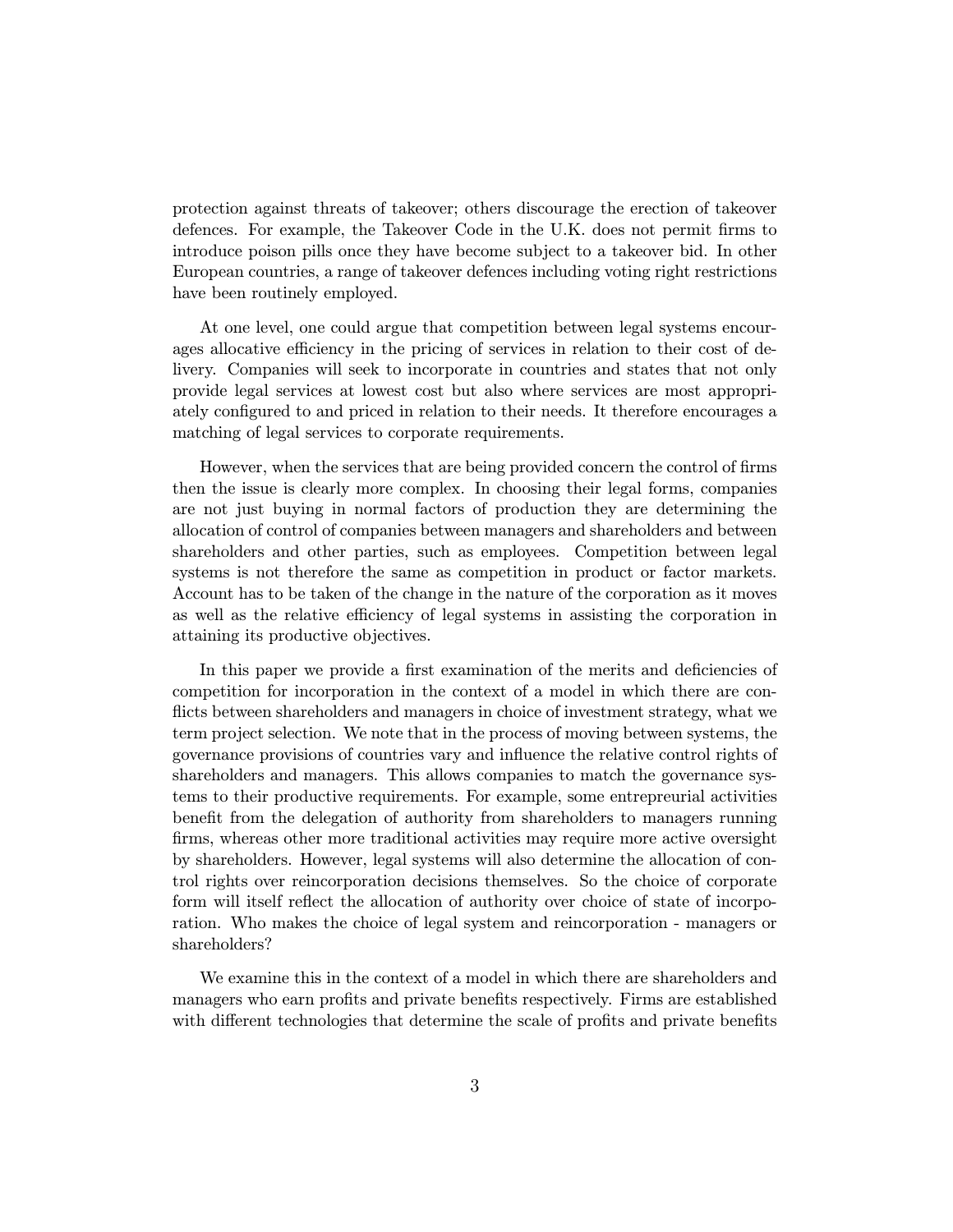available to the two parties. There are potential conflicts between shareholders and managers in choice of projects available to firms with project choice influencing the distribution of benefits between the two parties as well as their total magnitude. The degree of conflict is also influenced by the firms' technology.

The resolution of the conflict comes from the governance structure of firms and the allocation of control rights between shareholders and managers. Where legal systems confer strong control rights on shareholders then project selection will accord with shareholder preferences and vice versa where managers are free from external shareholder control. In the absence of competition between systems, what we term "autarchy", companies are forced to adopt the governance arrangements of their country of operation. With competition between systems, what we term the "union", firms can move around and select their governance system from the range available within the union. This promotes a matching of governance arrangements with firms' technologies but means that shareholders and managers may choose to relocate in jurisdictions that promote their interests over those of other parties. Depending on which party can select the preferred form of governance there are spillovers to the other party that mean that welfare diminishing choices can be made. If the set of available governance arrangements is endogenous, competitive deregulation and "runs to the bottom" may possibly ensue.

Whether selection of governance arrangements is on balance beneficial depends on the extent to which the adverse spillovers can be avoided. Where they can, the governance structures will allow activities that otherwise would be discouraged to be undertaken. A central issue that the paper will address is therefore who in a union should possess the relocation decision right, shareholders or managers? We show that the allocation of control over the reincorporation decision has important effects on the welfare properties of competition between systems.

One critical issue that freedom of mobility of firms raises is the case for corporate law as against freedom of contract. Why have menus of alternative governance arrangements available in a union instead of just granting companies free choice over their corporate governance through their charters and memoranda of association? So long as there is a correspondence of choice of governance with location of productive activities the answer would appear to be straightforward. Countries may have a preference for some types of corporate activities over others. For example, some countries attach considerable importance to the protection of employee rights. This is equivalent to countries seeking particular norms of conduct of citizens of their countries. But if production and country of incorporation can be separated so that a German firm with no activities in the U.K. can nevertheless be incorporated in the U.K. then this argument is no longer relevant. What does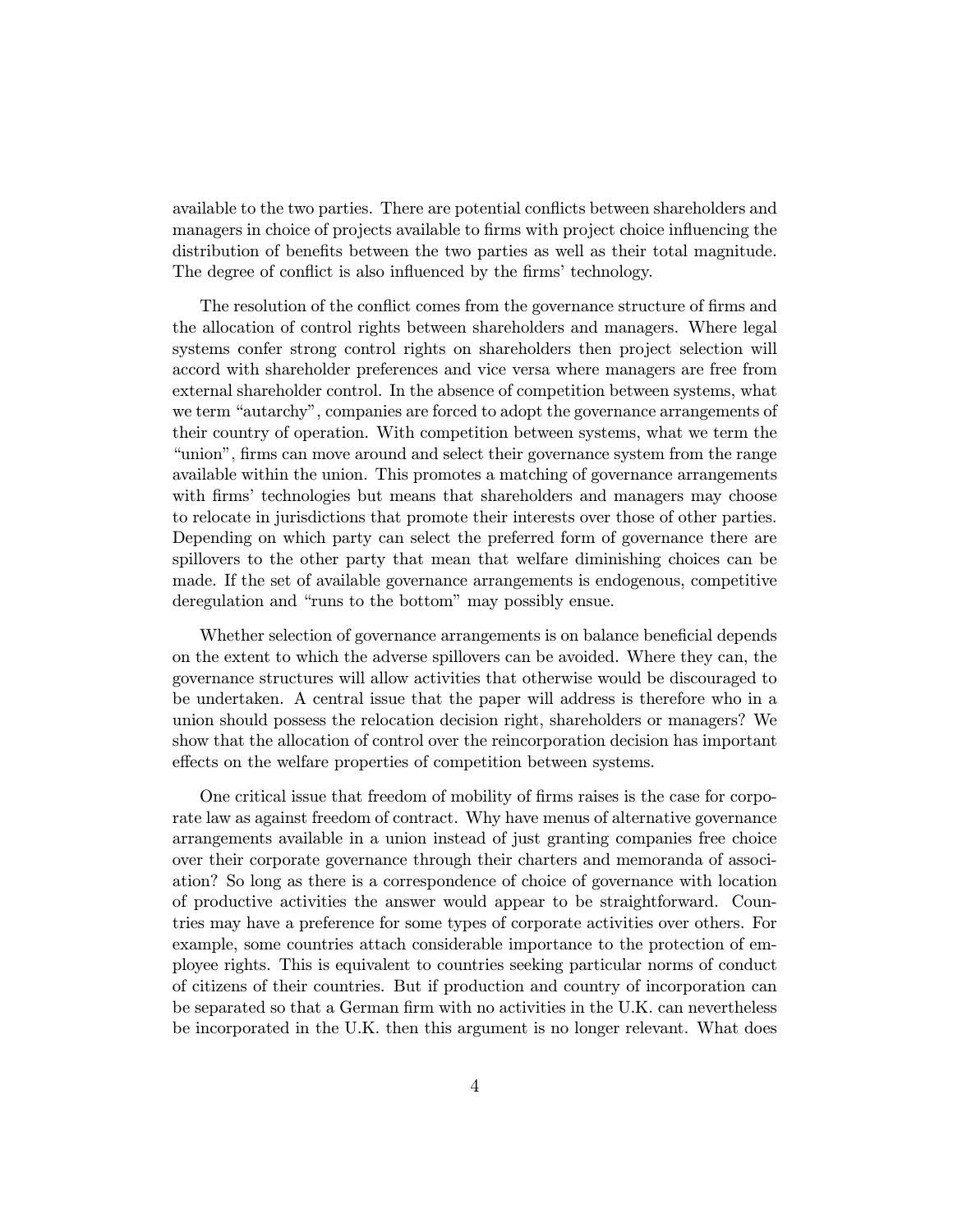it mean to be a U.K. corporation if none of the activities of the firm are undertaken in the U.K? The answer we would give is that the citizens of countries do not wish to be associated with certain types of corporations irrespective of where they are located, for example, those that exploit their employees, that extract large private benefits for their managers or that impose significant costs on local communities through hostile takeovers. We seek certain norms of conduct of our firms irrespective of the location of their operations.

As we will discuss in the final section, the results are of broader relevance to questions of legislative and regulatory competition than those captured in the model. For example, in addition to the distinctions noted above between European and US corporate systems and legislation, there is a marked difference in the US between corporate law, which is in part enacted at the state level and bankruptcy law that is federal not state law. What could justify such a distinction?

Our paper is related to the literature on the management-shareholder conflict (Burkart, Gromb, Panunzi (1997), Fluck (1999)), on the design of corporate governance systems (Burkart, Gromb, Panunzi (1997), John and Kedia (2002), Klein (2002), Gillan, Hartzell, Starks (2003)), on the selection and impact of corporate governance regimes (Pagano and Volpin (2002a, 2002b), Perotti and Von Thadden (2002)) and on regulatory competition between legal regimes (Baysinger and Butler (1985), Romano (1985, 2002, 2005a, 2005b), Daines (2001), Bebchuk (2002), Bebchuk and Ferrell (2002), Bebchuk and Hamdani (2002), Kahan and Kamar (2002), Roe (2003)). The paper is organized as follows. Section 2 develops the model. Section 3 describes the case of autarchy and Section 4 presents the union. Section 5 concludes the paper.

## 2 The Model of the Firm

A firm is set up by a group of shareholders for the operation of a specific technology. To run the technology the shareholders need to hire a manager. The manager has no wealth whatsoever and his effort in selecting the right project is critical for the success of the firm. The more effort the manager exerts, the better informed he will become about payoff structures of available projects. However, the firm faces an agency problem. Since the manager can derive private benefits from the project he runs, and the private benefits vary across projects, an informed manager will not necessarily select the project that maximizes shareholder value.

Our model of the firm is related to Burkart, Gromb and Panunzi (1997). Burkart, Gromb and Panunzi investigated the tradeoff between managerial control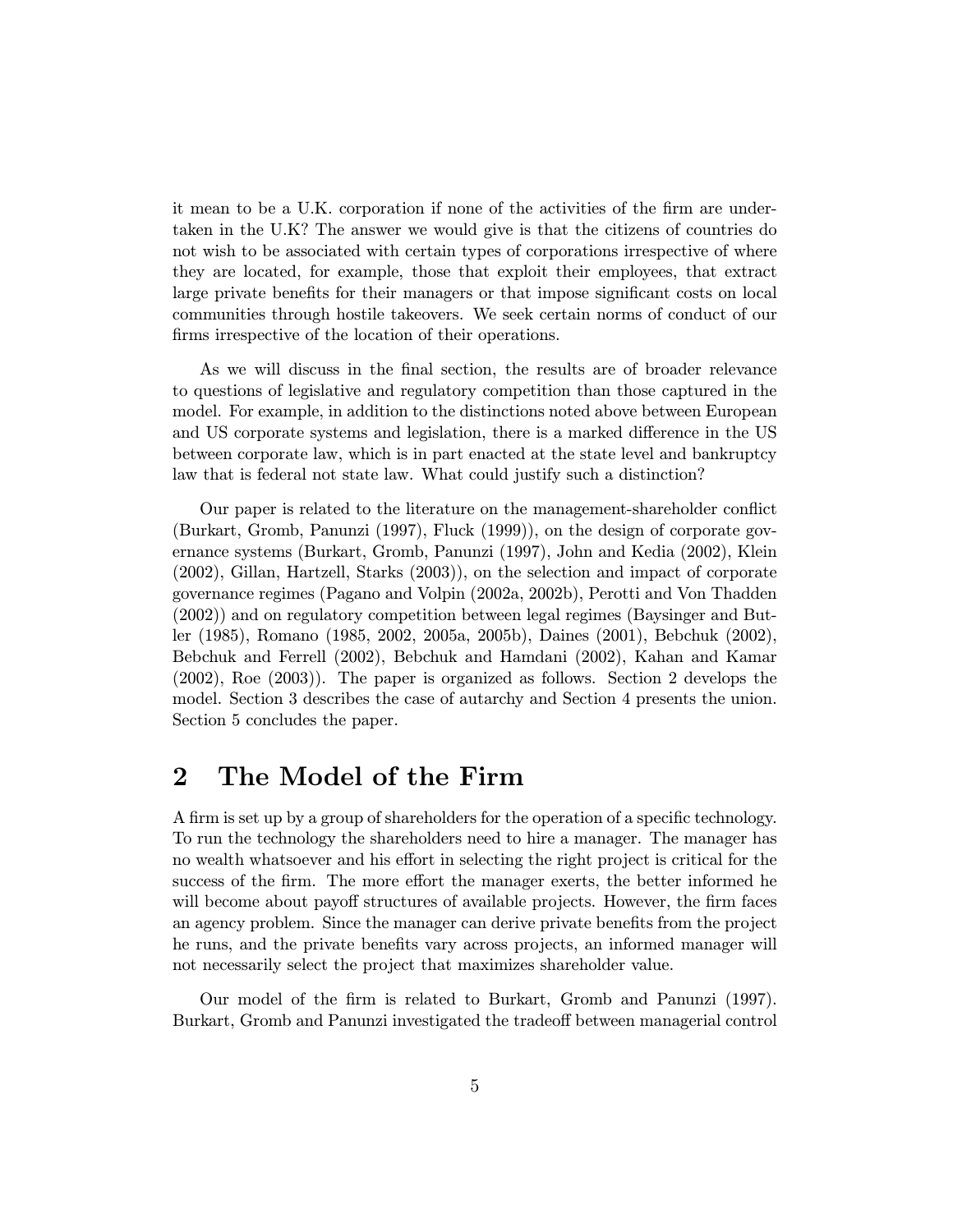and shareholder monitoring within the boundaries of a firm. In our paper we investigate the management-shareholder conflict in a model of competition among firms within and across countries to study technological development, growth, choice of legal regimes and competition between legal regimes. In Burkart, Gromb and Panunzi (1997) the authors focused on the monitoring choice of shareholders, a decision that is made simultaneously with the manager's effort choice. In our paper the focus is on founding shareholders' ex ante corporate governance regime choice and its impact on subsequent managerial effort, reincorporation decisions, firm performance, economic development, technological progress and countries' choice of governance structures and legal regimes of reincorporation.

The underlying formal model of firm i is as follows. Each firm i is endowed with a technology  $\tau_i$ . The technology  $\tau_i$  is characterized by the triplet  $(\Pi^i, B^i, \lambda^i)$ where  $\Pi^i$  is an  $(N+1)$ -vector representing the shareholder payoffs for each of firm i's potential  $(N+1)$  projects,  $B^i$  is an  $(N+1)$ -vector representing the private benefits that the manager can divert from each of the  $(N+1)$  potential project and  $\lambda_i$  is a constant that captures the degree of agency problem associated with the technology  $\tau_i$  of firm i. We will denote elements of  $\mathbf{\Pi}^i$  by  $\pi_k^i$  and those of  $\mathbf{B}^i$  by  $b_k^i$ .

The payoffs of the firm's projects are as follows. Project 0 yields (0, 0). Project 1 through (N-2) yield  $(\pi_k^i < 0; b_k^i < 0, k = 1, ..., (N-2))$  with one of these projects being catastrophic for the firm (the shareholders and the manager), i.e.  $(\pi_{\underline{k}}^i = -\infty;$  $b_k^i = -\infty$ ). With probability  $\lambda^i$ , project  $(N-1)$  and N yield  $(\pi^i > 0, b^i > 0)$ and (0,0). With probability  $(1 - \lambda^i)$ , project  $(N - 1)$  and N yield  $(\pi^i > 0, 0)$  and  $(0, b<sup>i</sup> > 0)$ , respectively. Note that the shareholders always prefer project  $(N - 1)$ to project  $N$ , whereas, depending on the realization of the payoffs, the manager may prefer project  $(N-1)$  to project N or project N to project  $(N-1)$ . Note also that the higher is  $\lambda$ , the closer aligned ex ante are the interests of the manager and the shareholders.

The project payoffs may be observable if some non-verifiable effort is made by the manager. When the manager exerts effort  $e \in [0,1]$ , then he learns the payoffs of all the projects with probability e. That is, with probability e he can identify each project and can tell whether the payoff realization of project  $(N-1)$ is  $(\pi^i > 0, b^i > 0)$  or  $(\pi^i > 0, 0)$  and whether the payoff of project N is  $(0, 0)$  or  $(0, b<sup>i</sup> > 0)$ . Otherwise, the manager can only distinguish project 0 from the rest of the projects but he cannot identify any of the other N projects. Effort provision is costly for the manager. If the manager exerts effort e, he incurs a cost  $e^2/2$ .

Given the technology, the manager will choose the project that maximizes his payoff. When the manager does not observe the projects' payoffs, he will choose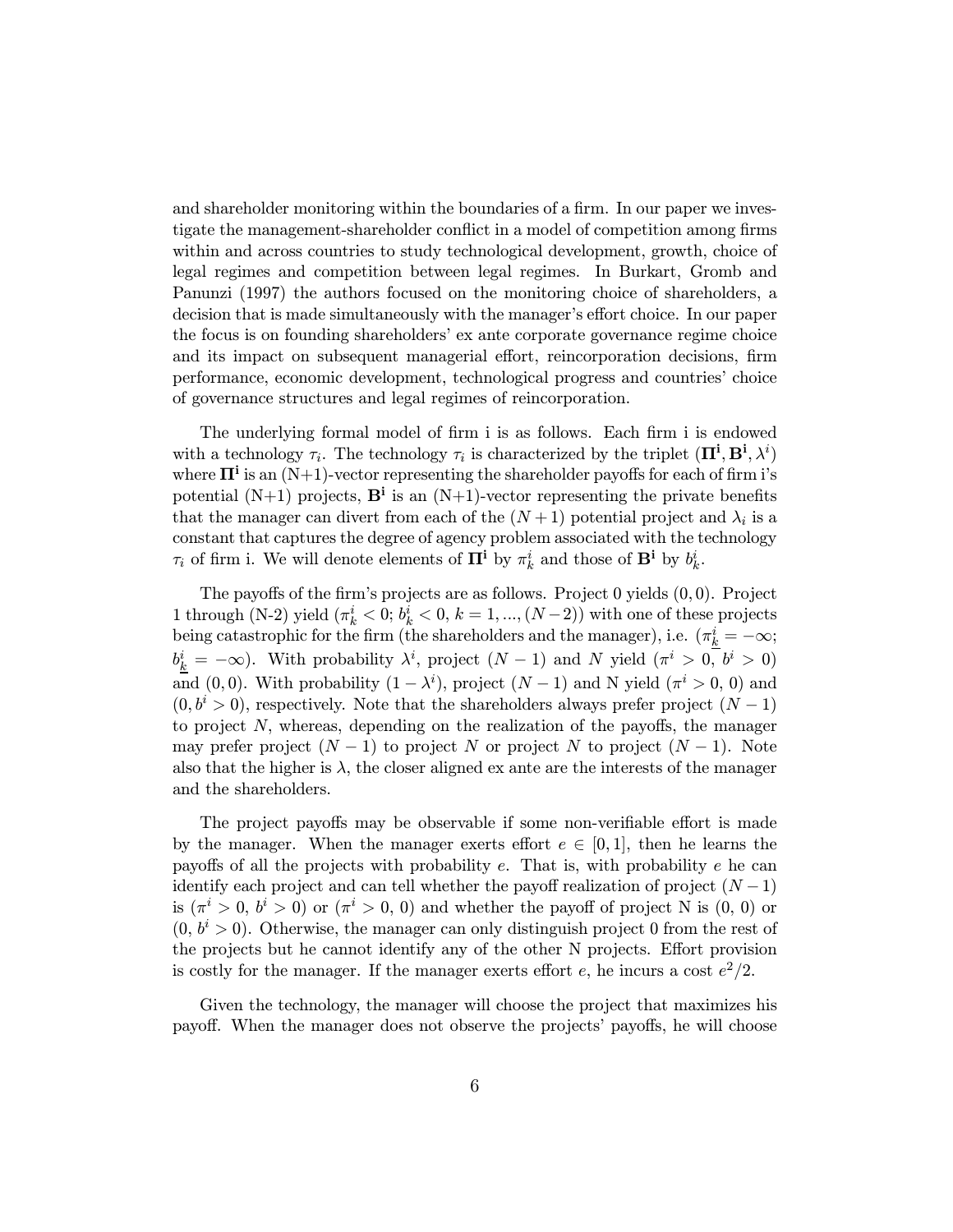project 0. When the manager is informed he will choose either project  $N$  or project  $(N-1)$ . Depending on the degree of the agency problem,  $\lambda$ , the manager's project choice may or may not maximize shareholder value.

The governance structure of a firm is defined in our model as the level of shareholders' control over the managerial actions. When a firm is established, founding shareholders choose the governance structure of the firm. The governance structure limits the control of the manager and alleviates the agency problem between management and shareholders. However, limiting control comes at a cost: reduced managerial incentives for provision of effort and less informed project selection.

We denote the governance structure of the firm by  $G$ . The governance structure of the firm, G, determines how much control the manager can expect to have in project selection or how actively shareholders expect to intervene in the project selection. When shareholders pick a specific  $G \in [0, 1]$  as their governance structure choice, then at a cost  $G^2/2$  they become informed with probability G whenever the manager has become informed and can then intervene in the project selection. Note that the manager's choice of effort will depend on the governance structure of the firm.

When the manager is uninformed, he will choose project 0 and consequently his project choice will coincide with that of the shareholders. If the manager is informed but the shareholders are uninformed, the shareholders will follow the manager's recommendation. If both parties are informed, then the shareholders will intervene in the project selection and will implement project  $N-1$ .

We assume that the initial incorporation decision is made by the shareholders of the company. The legal regime of the country determines whether the company can be reincorporated at a later stage, which party can make the reincorporation decision and at what level is this decision regulated. By reincorporation we mean that the party in control adopts a different governance structure for the company from the existing one. We study scenarios in which the reincorporation decision is allocated to the manager with or without a shareholder veto, or to the shareholders, with or without a managerial veto.

In the next section we will study two countries in autarchy and we will derive the effort choice, the governance structure and the resulting payoff function for the manager and the shareholders. In the following section we will extend the analysis to states that form a union. In autarchy each country adopts its governance structure independently. Different countries will select different governance structure choices depending on their historical industrial specialization. In our autarchy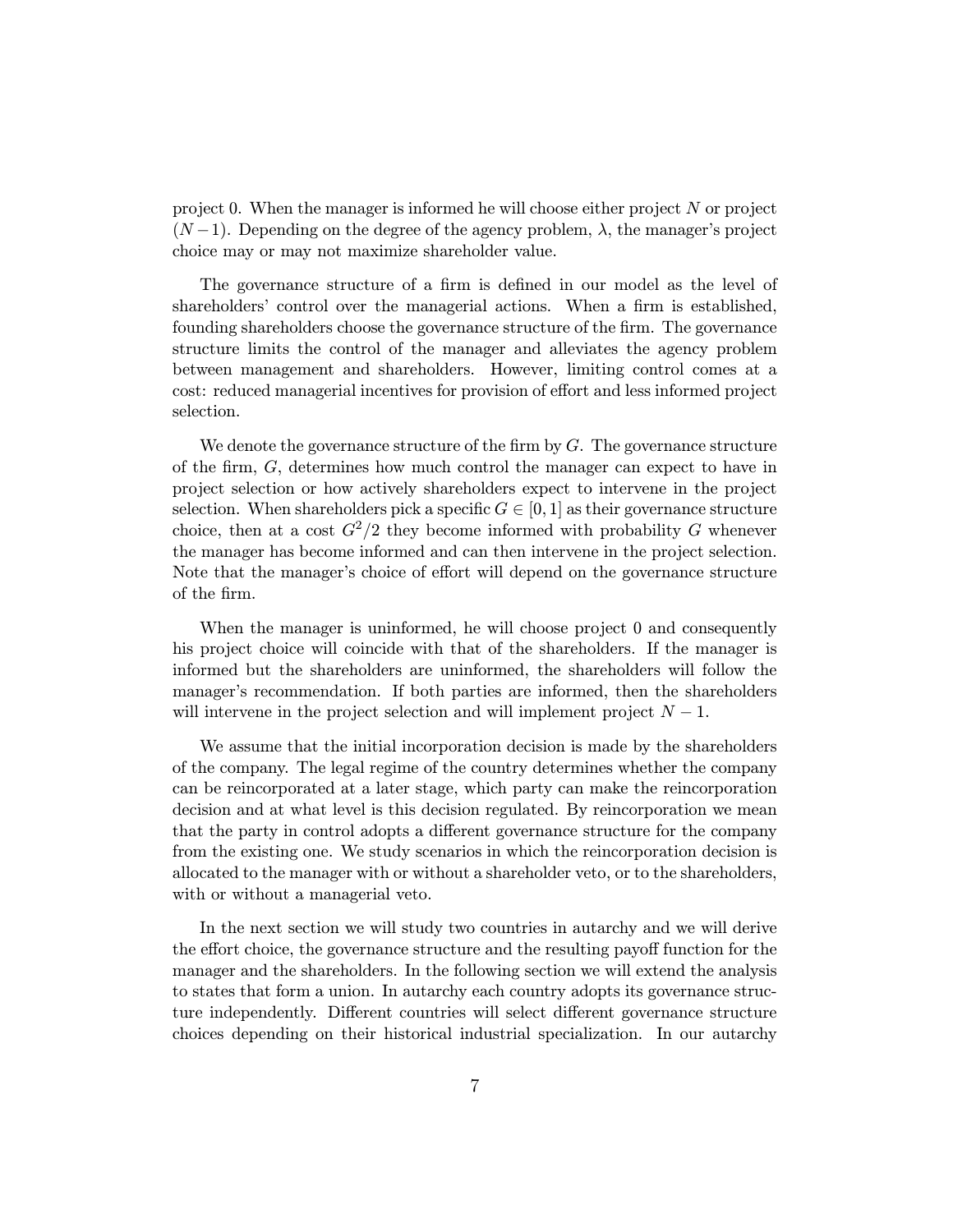model, companies have no choice but to adopt the governance structure of their country. In our model of a union, companies can incorporate or reincorporate under any governance structure that is offered by states within the union.

## 3 Autarchy

Suppose that there are two countries  $i=1,2$ . Each country operates in autarchy. Each country is endowed with its own technology. There is a single firm in each country running the country's technology. Given the technology, the founding shareholders of each firm choose the governance structure of the firm after taking into account the impact of their governance structure on the manager's subsequent effort choice. Each country adopts the governance structure for its respective technology.

### 3.1 The governance structure choice

In this section we will investigate the shareholders' governance structure choice. Since the shareholders take into account the impact of their governance structure on the manager's effort, we will start the analysis by deriving the manager's effort choice.

Given the technology  $\tau^i$  of country i, the manager will exert the effort that maximizes his payoff conditional on the shareholders' governance structure choice, G. The manager's payoff function is

$$
M(\tau, G, e) = e[G\lambda b + (1 - G)b] - \frac{e^2}{2}
$$
 (1)

where  $0 < e < 1, 0 < G < 1$  and  $0 < \lambda < 1$ .

Notice that we simplified the notation by omitting the country superscript in the mathematical expression above. Where possible, we will do so in the remainder of paper. In the above expression b refers to the manager's payoffs under technology  $\tau^i$  for projects  $(N - 1)$  and project N and  $\lambda$  to the degree of agency problem associated with technology  $\tau^i$ .

Formally, the manager solves

$$
\max_{e} e[G\lambda b + (1 - G)b] - \frac{e^2}{2}
$$
 (2)

After taking the first-order condition of (2) we get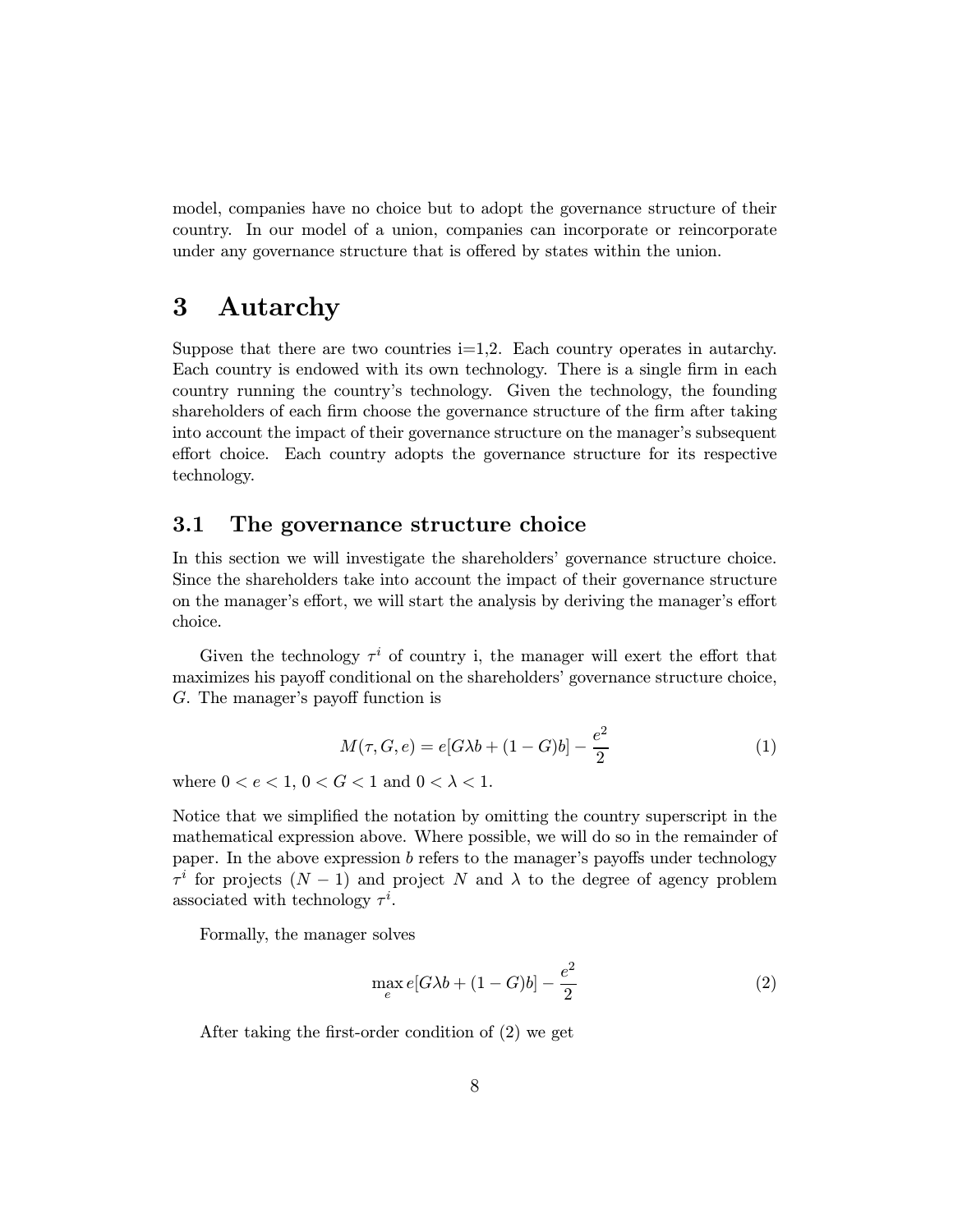$$
e = \min\{b[1 - (1 - \lambda)G]; 1\}
$$
\n(3)

Hence, as  $G$  increases toward 1, managerial effort,  $e$  decreases. Notice from  $(3)$ that  $e \in [\lambda b; b]$ . To simplify the above expression, we will assume, without loss of generality, that  $b < 1$ . Then, we can rewrite (3) as

$$
e = b[1 - (1 - \lambda)G] \tag{4}
$$

When selecting the governance structure of the firm, the shareholders will take into account the impact of their governance structure on the manager's subsequent effort choice. They will choose the governance structure of their firm by maximizing their payoff anticipating the manager's future effort choice.

The shareholders' payoff function shown below depends on the governance structure choice and the manager's corresponding effort choice:

$$
V(\tau, G, e) = e[G\pi + (1 - G)\lambda \pi] - \frac{G^2}{2}
$$
\n(5)

Formally, the shareholders will solve

$$
\max_{G} e[G\pi + (1 - G)\lambda \pi] - \frac{G^2}{2} \tag{6}
$$

Recall that  $\pi$  refers to the shareholders' payoff under technology  $\tau^i$  for project  $N-1$  and project N.

Substituting from (4) the manager's reaction function in the shareholders' objective function above, the maximization problem can be rewritten as

$$
\max_{G} b(1 - (1 - \lambda)G)[G\pi + (1 - G)\lambda\pi] - \frac{G^2}{2}
$$
\n(7)

Simplifying the objective function will result in

$$
V(\tau, G) = bG\pi + b(1 - G)\lambda\pi - b(1 - \lambda)G^2\pi
$$

$$
- b(1 - \lambda)\lambda G\pi + b(1 - \lambda)\lambda G^2\pi - \frac{G^2}{2}
$$
(8)

Notice that the objective function is quadratic, so we reorganize it into its canonical form in order to identify its convexity properties and extreme points.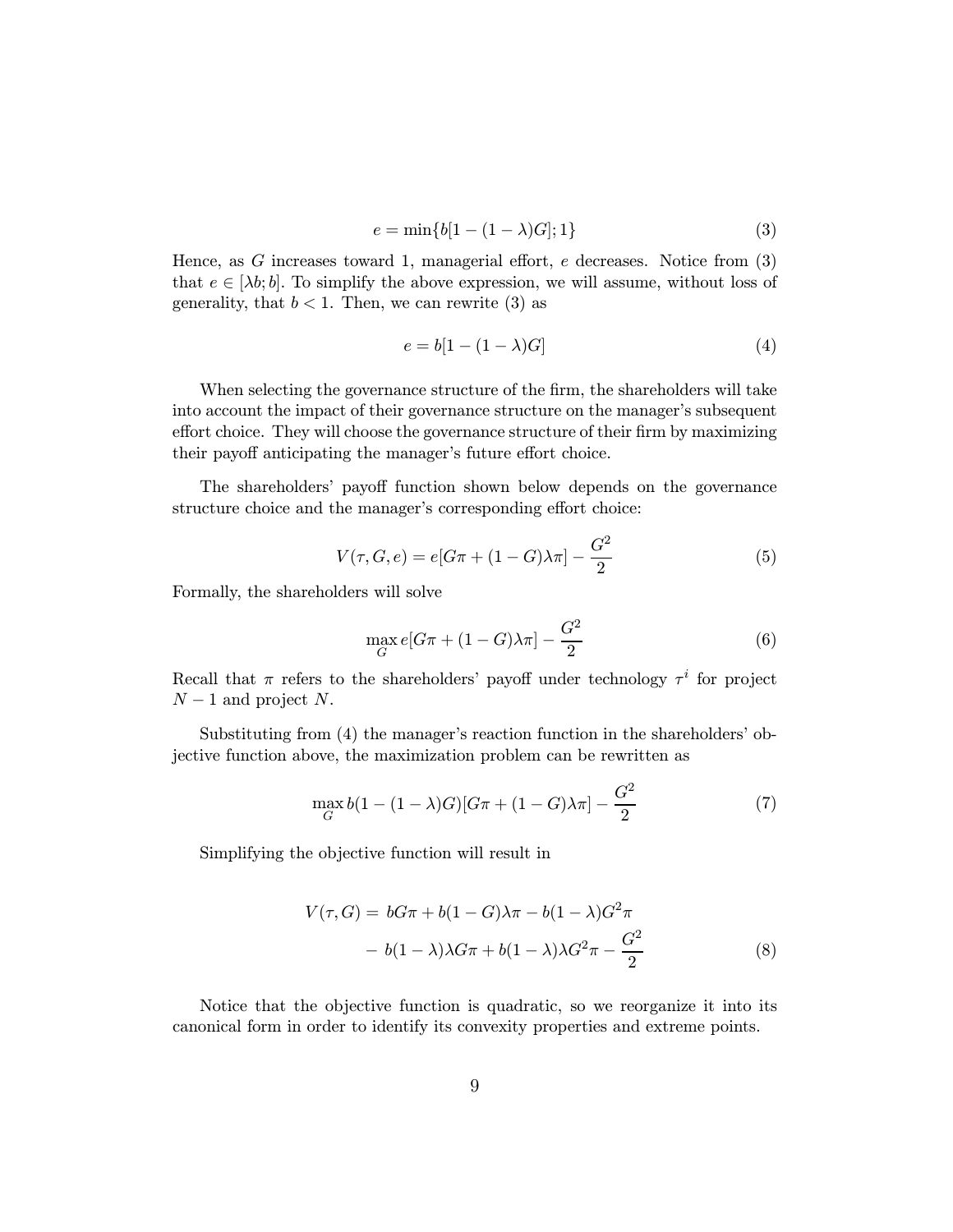$$
V(\tau, G) = -[b(1 - \lambda)^2 \pi + 1/2] \left( G - \frac{b\pi (1 - \lambda)^2}{2(b\pi (1 - \lambda)^2 + 1/2)} \right)^2
$$
  
+  $b\pi \lambda - \frac{b^2 \pi^2 (1 - \lambda)^4}{4(b\pi (1 - \lambda)^2 + 1/2)^2}$  (9)

Since the multiplier on the quadratic term,  $-[b(1 - \lambda)^2 \pi + 1/2]$  is always negative, V is concave. The governance structure choice where maximum of  $V(\tau, G)$  obtains is given by

$$
G^* = \frac{b\pi (1 - \lambda)^2}{1 + 2b\pi (1 - \lambda)^2}
$$
 (10)

It is easy to see that for any  $\pi > 0$ ,  $b > 0$  and  $0 < \lambda < 1$ ,  $G^* < 1$ .

Next we compute the manager's effort choice under the shareholders' governance structure choice. Under  $G^*$ , the manager will provide effort level  $e^*$ , where

$$
e^* = \frac{b(1 + b\pi(1 - \lambda)^2(1 + \lambda))}{1 + 2b\pi(1 - \lambda)^2}.
$$
 (11)

Note that  $0 < b < 1$  implies that  $0 < e^* < 1$ .

Notice that  $G^*$  depends on  $\pi$ , b and  $\lambda$  only via the product  $\pi b(1 - \lambda)^2$ . Thus, a change in  $\pi$  impacts  $G^*$  the same way as a change in b does. If  $\pi$  goes up,  $G^*$ goes up because the returns to shareholder activism increase. Similarly, a rise in b will induce the manager to exert more effort and as a result he will choose project N more often. Hence a rise in b will cause  $G^*$  to increase. Finally, a drop in  $\lambda$  will reflect a more severe agency problem between the manager and the shareholders and thus an increase in the returns to shareholder activism.

Finally, we compute the manager's payoff and the shareholder value under the governance structure choice,  $G^*$ . Here we reintroduce the country subscript into our mathematical expressions. From  $(1)$ , the manager's payoff in country i

$$
M_i^*(e^*, G^*) = e_i^* G_i^* \lambda_i b_i + e_i^* (1 - G_i^*) b_i - \frac{e_i^*^2}{2}
$$
\n
$$
(12)
$$

After substituting for  $G_i^*$  and  $e_i^*$  from (10) and (11), the managerial payoff becomes

$$
M_i(\tau, G_i^*, e_i^*) = b_i^2 \frac{1 + 2b_i \pi_i (1 - \lambda_i)^2 + b_i^2 \pi_i^2 (1 - \lambda_i)^4 (1 - \lambda_i^2)}{2(1 + 2b_i \pi_i (1 - \lambda_i)^2)^2}
$$
(13)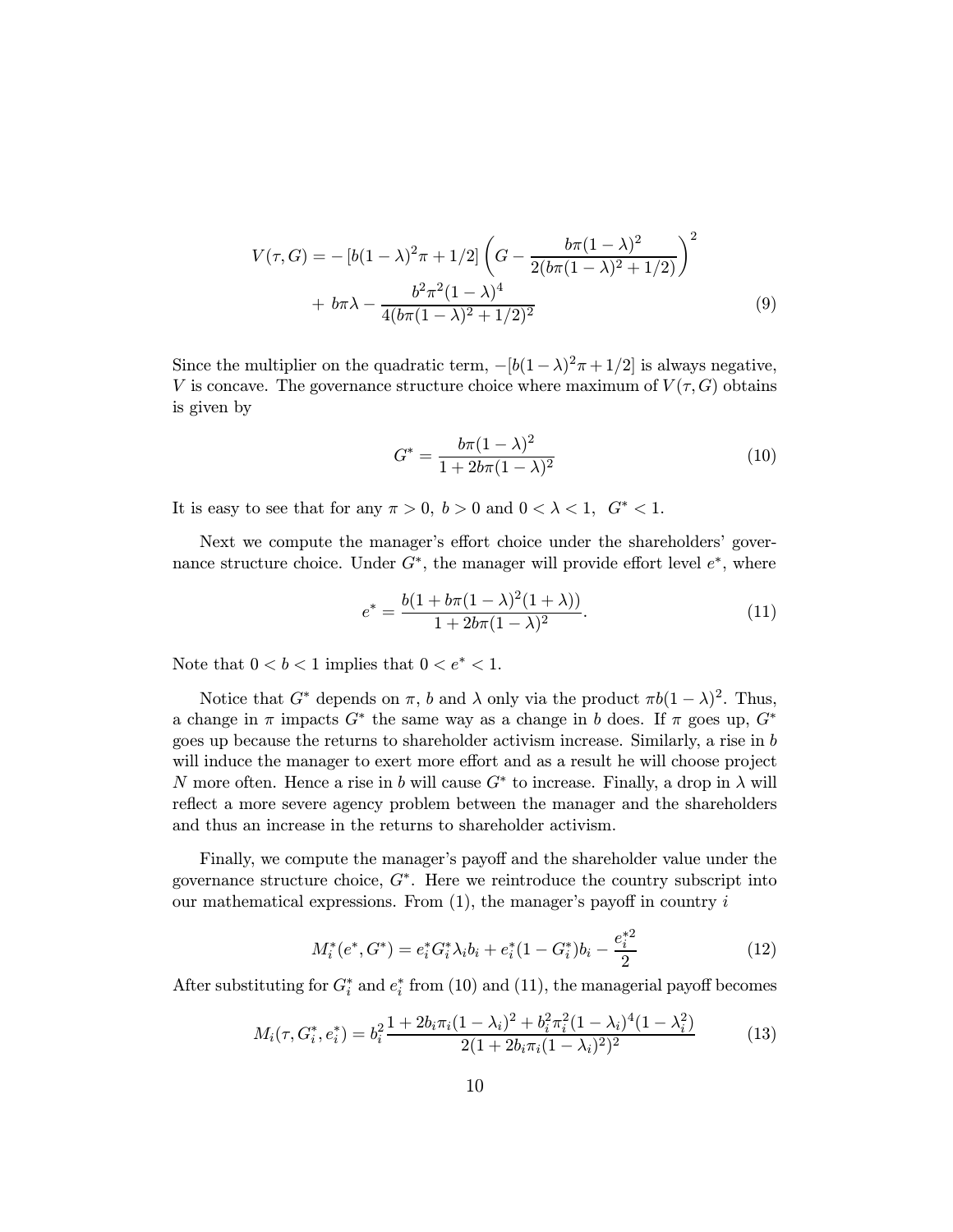The shareholder value for firm i under the shareholders' governance structure choice,  $G_i^*$  is

$$
V_i(\tau, G_i^*, e_i^*) = b_i(1 - (1 - \lambda_i)G_i^*)(G_i^*\pi_i + (1 - G_i^*)\lambda_i\pi_i) - \frac{G_i^{*2}}{2}
$$
 (14)

After substituting in for  $G_i^*$  and  $e_i^*$ , the shareholder value for firm i is

$$
V_i(\tau, G_i^*, e_i^*) = b_i \pi_i \lambda_i + \frac{b_i^2 \pi_i^2 (1 - \lambda_i)^4}{2(1 + 2b_i \pi_i (1 - \lambda_i)^2)}
$$
(15)

Notice that the shareholder value under the governance structure choice  $G^*$ depends on  $\pi$  and b only through their product  $\pi b$  only.

## 4 Union

Now suppose that country  $i$  and country  $j$  form a union. Each country is endowed with its own technology,  $\tau_i$  and  $\tau_j$ , respectively. There is one firm in each country, which we call firm  $i$  and firm  $j$ . We assume that each country chooses its own governance structure  $G_i^*$  and  $G_j^*$  to maximize shareholder value given the country's technology. (We will consider alternative scenarios in Section 4.5.) When the countries form the union, company  $i$  can reincorporate in country  $j$  and company  $j$  can reincorporate in country i. That is, each firm can decide within the union which country's governance structure to adopt.

### 4.1 The reincorporation decision

There are several ways in which control over the reincorporation decision can be allocated. Control can be allocated to the manager or to the shareholders. Alternatively, the manager and the shareholders can exercise joint control over the reincorporation decision, i.e. if one party is granted the right to choose whether and where to reincorporate their firm, then the other party is granted veto power over the reincorporation decision. We will analyze the reincorporation decision case by case: first when the manager is in full control and then when the shareholders have partial or full control. Finally, we will make a welfare comparison of the three regimes.

#### 4.1.1 The manager's control

In this section we assume that the manager has full control over the reincorporation decision. We then investigate whether the manager in country  $i$ , given country  $i$ 's technology, would benefit from adopting the governance structure of country j.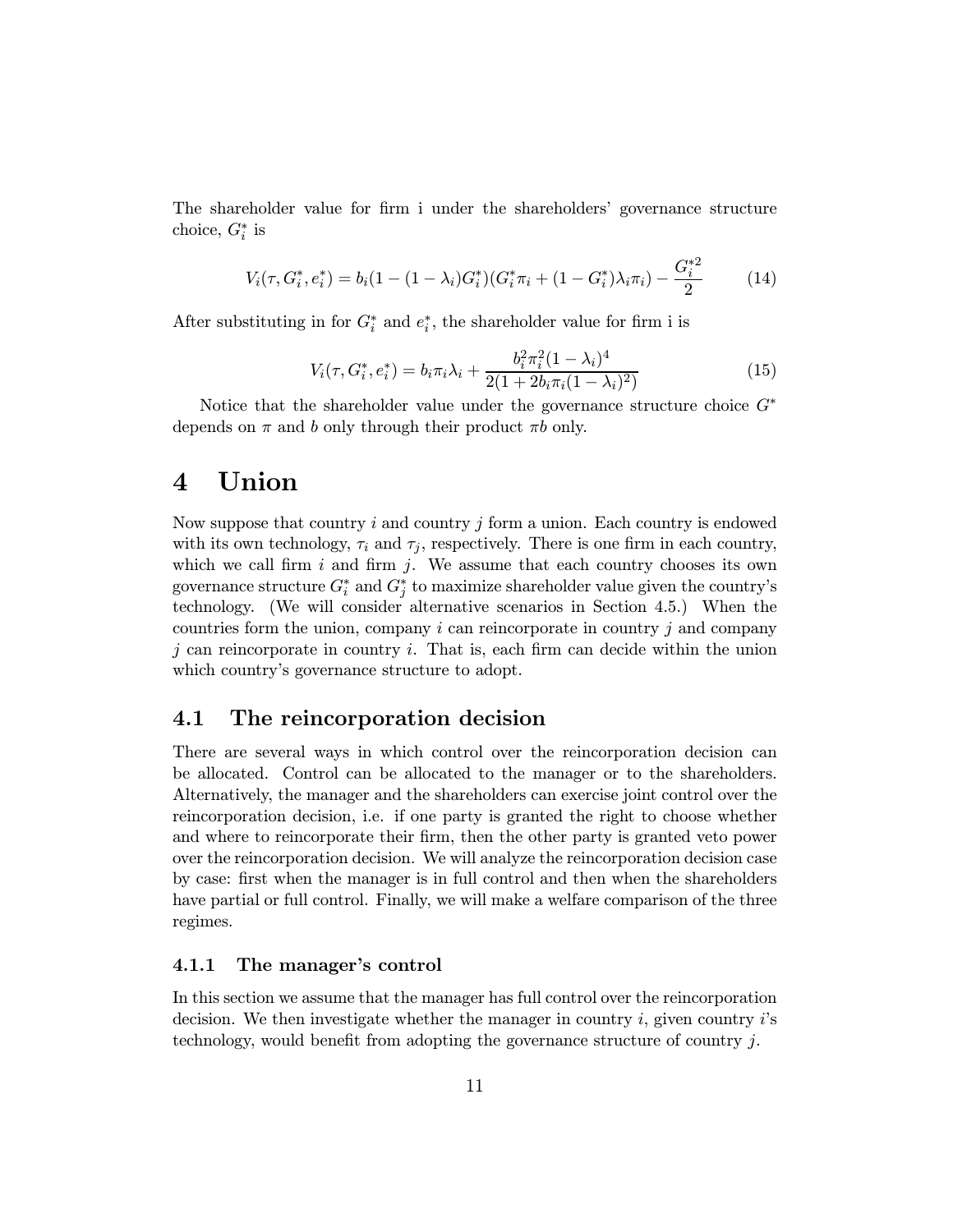The manager of firm i in country i would benefit from reincorporating his firm in country  $j$  if and only if

$$
M_i(G_j^*, e(G_j^*)) > M_i(G_i^*, e_i^*). \tag{16}
$$

Hence, the willingness of firm is manager to reincorporate his firm in country j depends on the monotonicity properties of  $M$  with respect to  $G$ . To derive these, we substitute from (11) the manager's reaction function  $e(G) = b(1-(1-\lambda)G)$  into the manager's payoff function  $M$ , in (1). After simplifying the resulting expression for M we get

$$
M_i(G) = \frac{(1 - (1 - \lambda)G_i)^2 b_i^2}{2}.
$$
\n(17)

The first differentiation of  $M$  with respect to  $G$  yields

$$
\frac{\partial M}{\partial G} = -b^2 (1 - \lambda)(1 - (1 - \lambda)G) < 0. \tag{18}
$$

Differentiating M twice gives

$$
\frac{\partial^2 M}{\partial G^2} = b^2 (1 - \lambda)^2 > 0.
$$
 (19)

It follows from  $(18)$  and  $(19)$  that M is strictly monotone decreasing and convex in  $G$ . Thus, the manager of firm  $i$  will never want to reincorporate his firm in country j if country j has a stricter governance structure than country  $i$ , i.e. if  $G_j^* \geq G_i^*$ . Furthermore, the manager of firm i will always want to reincorporate his firm in country  $j$  if country  $j$  has a looser governance structure than country *i*, i.e. if  $G_j^* < G_i^*$ . We formalize this finding in Proposition 1 below.

**Proposition 1 Run for the bottom.** Given country i's technology  $\tau^i$  and its optimal governance structure  $G_i^*$ , the manager of firm i will always want to reincorporate his firm in country  $j$  if and only if country  $j$  has a weaker governance structure than country i, that is, if and only if

$$
\frac{\pi_j b_j (1 - \lambda_j)^2}{1 + 2\pi_j b_j (1 - \lambda_j)^2} < \frac{\pi_i b_i (1 - \lambda_i)^2}{1 + 2\pi_i b_i (1 - \lambda_i)^2}.\tag{20}
$$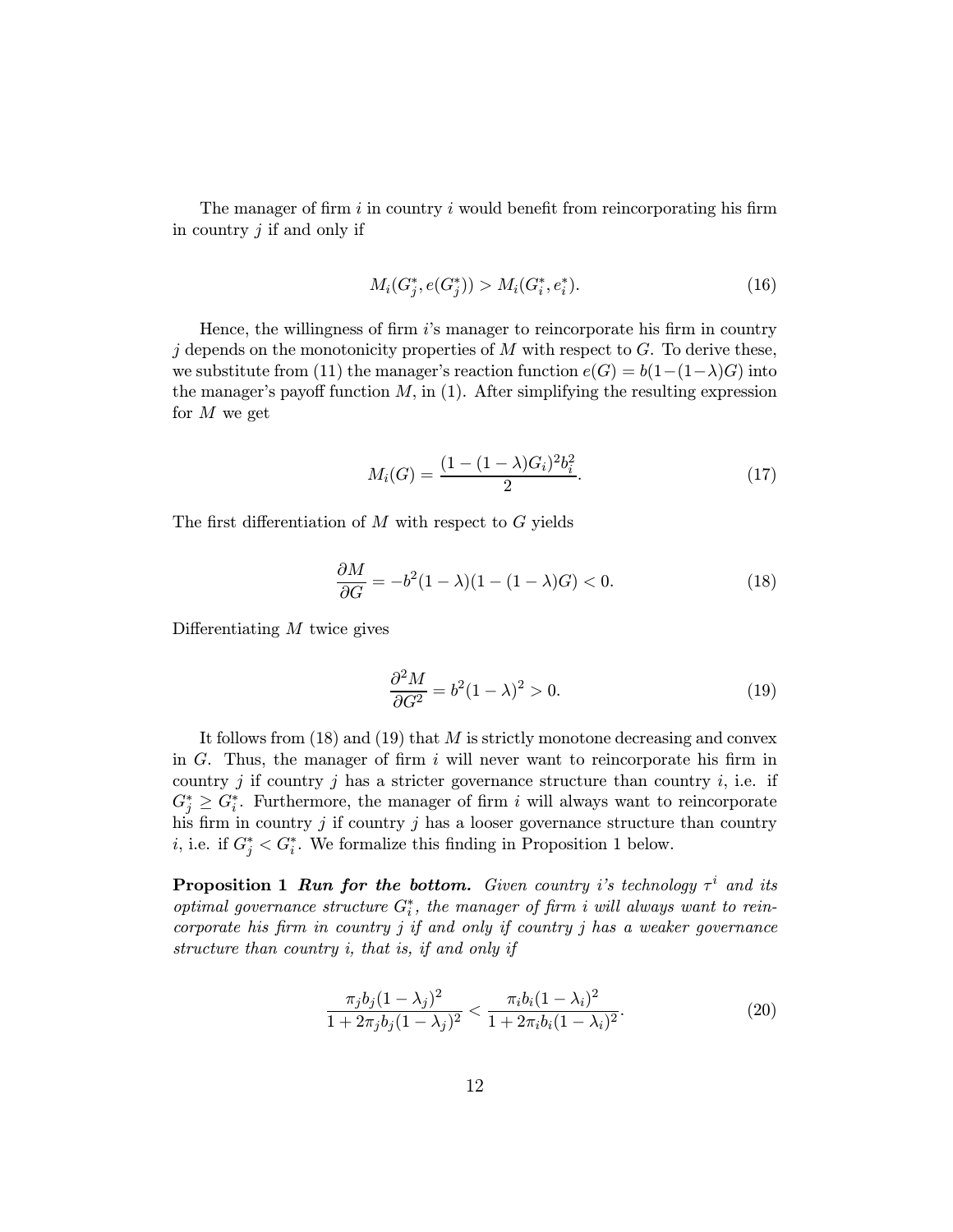It follows from Proposition 1 that (i) the manager of firm  $i$  never wants to reincorporate his firm in a country with a more restrictive governance structure; (ii) the manager of firm  $i$  will always wants to reincorporate his firm in a country with weaker governance structure. Given the monotonicity and convexity properties of M established above, the proof is straightforward and is therefore omitted.

As shown in the corollary below, the impact on shareholder value of the manager's decision to reincorporate is always negative. The social welfare implications of the reincorporation decision will be investigated in Section 4.2.

Corollary 1 Whenever the manager of firm i decides to reincorporate firm i in country j, shareholder value will be destroyed.

#### Proof: in Appendix.

When the reincorporation choice is made by the manager, Proposition 1 implies that countries with more restrictive corporate governance mechanisms cannot prevent the exodus of their firms to other countries unless they relax their governance structures. Corollary 2 and Corollary 3 state this result.

#### Corollary 2 Reincorporation wave: Run for the bottom.

When the reincorporation choice is made by the manager, then all companies will reincorporate under the least restrictive, most manager-friendly governance structure.

As a consequence of Corollary 2, the governance structure choices of states must converge, or else the states with more restrictive governance structures will be abandoned by all companies.

#### Corollary 3 Convergence of governance structures.

When the reincorporation choice is made by the manager, then all states in the union will adopt the least restrictive governance structure or they will not be chosen by companies as their place of incorporation.

This result implies that when managers have full control over the ex post reincorporation decision, then either all states "run for the bottom" or there will be no competition between states for corporations. The states may replicate the most business-friendly state if replication is costless. If, on the other hand, replicating the legal institutions is costly, then the implication of Corollary 3 is consistent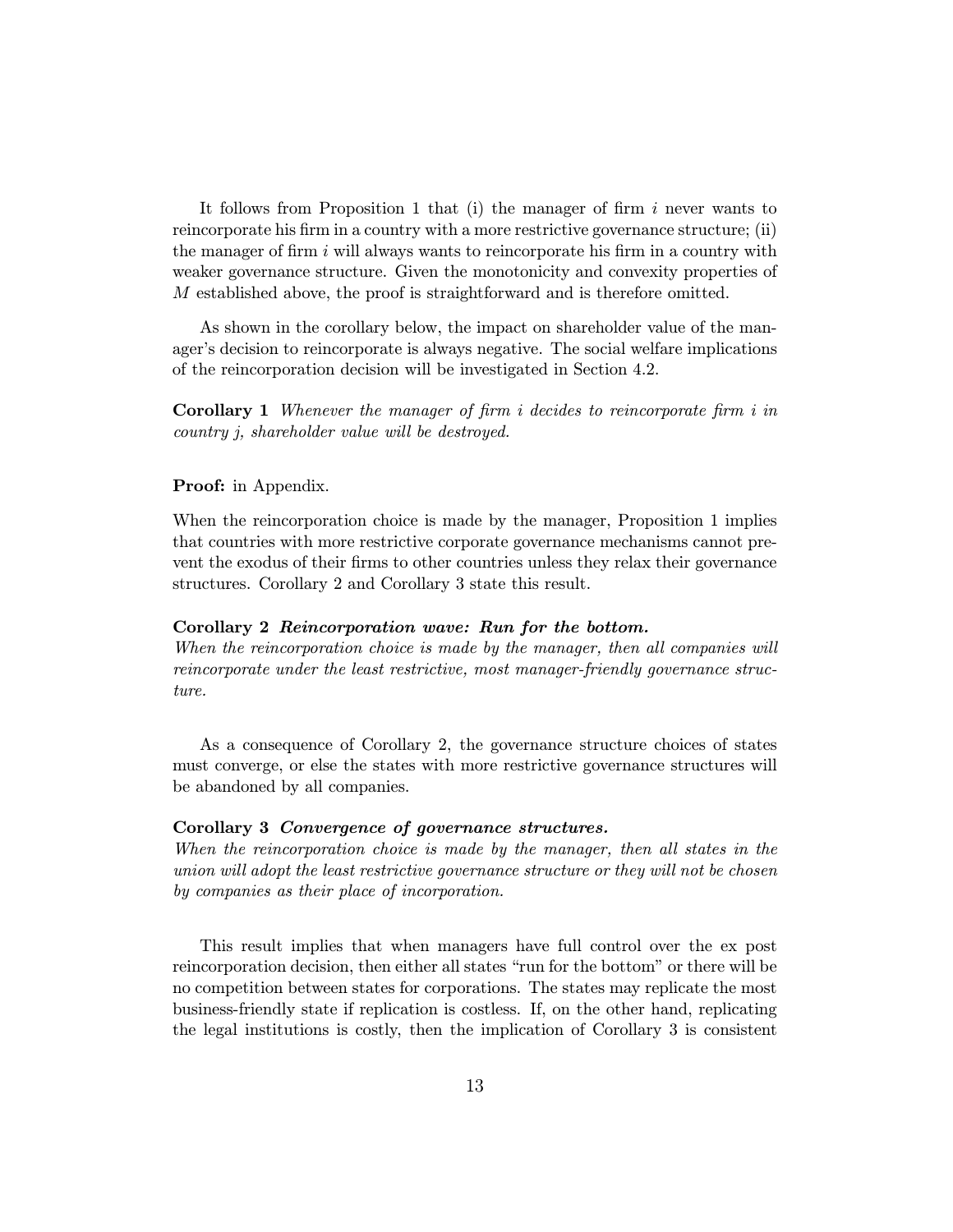with the view of Kahan and Kamar (2002). Namely, when managers have control over the reincorporation decision ex post, then the dominant position of a single state among states in the charter market (in case of the United States the state of Delaware) is evidence of the lack of regulatory competition between states. This conclusion is also supported by Bar-Gill, Barzuza and Bebchuk (2002). In their study the authors developed a model of competition for incorporation by states where establishing legal institutions is costly and one particular state (Delaware) has a first-mover advantage.

#### 4.1.2 Partial or Full Control by Shareholders

This case includes three distinct scenarios. In the first scenario the manager is granted the right to choose whether and where to reincorporate his firm, and the shareholders are granted veto power over the manager's reincorporation decision. In the second scenario shareholders are granted the right to choose whether and where to reincorporate their firm and the manager has veto power over the shareholders' reincorporation decision. In the third scenario shareholders have sole control over the reincorporation decision. Since the outcome of the reincorporation decision is the same in each of the three cases, we consider them jointly as one case. However, it is important to emphasize that each of these three is a distinct control allocation scheme and as we shall see in Section 4.2, they will have different welfare properties.

To analyze the reincorporation decision under partial or full shareholder control, recall from (6) that  $G^* = \arg \max_G V(\tau^i, G)$ . Hence, the shareholders of an existing company cannot benefit from loosening or tightening the governance structure of their company. Holding the technology choice fixed, we can state the following proposition. The proof is straightforward and is omitted.

Proposition 2 When the ownership structure is fixed and shareholders have partial or full control over the reincorporation decision, then no firm will ever reincorporate in another country.

Thus, when shareholders have partial or full control over the ex post reincorporation decision, then their firm's future governance structure will be unchanged. Since large shareholders are more likely to be able to exercise effective control over the reincorporation decision than dispersed small shareholders, this proposition suggests that companies in which founders maintain a large stake are less likely to reincorporate into another jurisdiction. In the next section we will investigate the welfare implications of different control allocation schemes over the reincorporation of firms.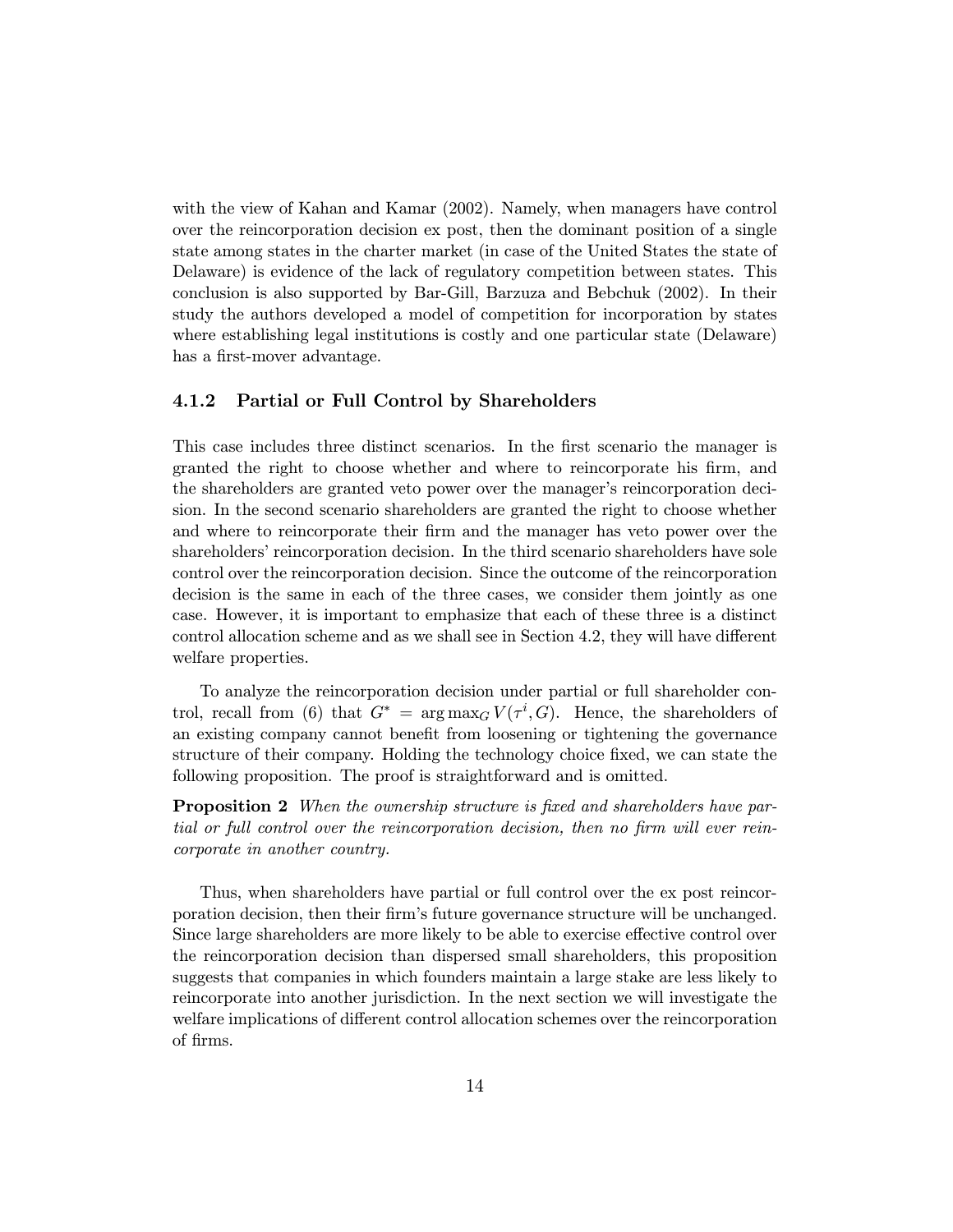### 4.2 Ex-post welfare comparison of control allocations

In this section we compare the social welfare implications of full and partial control by managers and shareholders over the ex post reincorporation decisions of their firms. First, we will characterize the efficiency properties of the shareholder choice regime, then the manager's choice regime and then the joint control allocation schemes.

Let  $W$  denote social welfare. Then by definition,

$$
W = M + V \tag{21}
$$

To obtain the social welfare maximizing governance structure, we substitute into  $(21)$  for M and V from  $(1)$  and  $(5)$ , respectively

$$
W = eG\pi + e(1 - G)\lambda\pi - \frac{G^2}{2} + eG\lambda b + e(1 - G)b - \frac{e^2}{2}
$$
 (22)

Reorganizing the above expression yields

$$
W = eG(1 - \lambda)(\pi - b) + e(\lambda \pi + b) - \frac{G^2}{2} - \frac{e^2}{2}.
$$
 (23)

Substituting the manager's reaction function,  $e(G)$ , from (11) into (23), we obtain W as

$$
W = b(1 - (1 - \lambda)G)[G(1 - \lambda)(\pi - b) + \lambda \pi + b]
$$

$$
- \frac{G^2}{2} - \frac{b^2(1 - (1 - \lambda)G)^2}{2}.
$$
(24)

Reorganizing the welfare function yields

$$
W = -\frac{G^2}{2}[b(1-\lambda)^2(2\pi - b) + 1]
$$
  
+  $G[b(1-\lambda)((-\lambda)\pi - b)] + b(\lambda\pi + b) - \frac{b^2}{2}$  (25)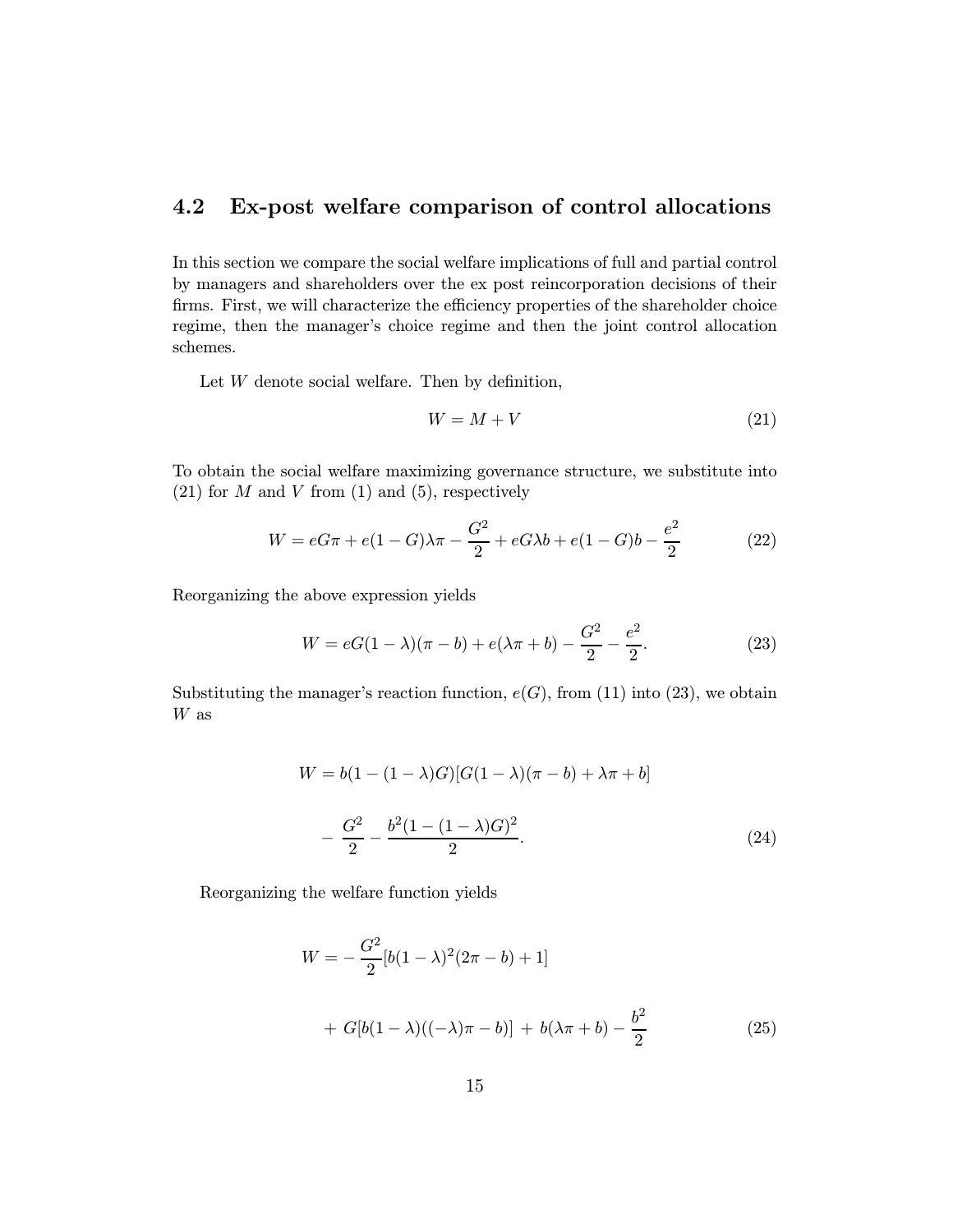Notice that W is a quadratic function of G if  $\pi \neq 1/2(b - \frac{1}{b(1-\lambda)^2})$ .

The following proposition identifies the social welfare maximizing corporate governance structure and relates it to the shareholder value maximing choice.

**Proposition 3** The social welfare maximizing level of  $G$ ,  $\overline{G}$ ,

$$
\overline{G} = \begin{cases} \frac{b(1-\lambda)[(1-\lambda)\pi - b]}{b(1-\lambda)^2[2\pi - b] + 1} & \text{if } (1-\lambda)\pi > b \text{ and } \pi > 1/2 \left( b - \frac{1}{b(1-\lambda)^2} \right) \\ 0 & \text{otherwise,} \end{cases}
$$

is always less than the one associated with shareholder value maximization,  $G^*$ .

#### Proof: in Appendix.

As previously noted, the managerial welfare maximizing level of G is  $G = 0$ . Under certain conditions, this corresponds with maximum social welfare and managerial control over reincorporation then maximizes social welfare. From equation (25), the derivative of W with respect to G is negative at  $G = 0$  when  $b > (1 - \pi)\pi$ .

Proposition 4 Managerial control over reincorporation maximizes social welfare when either (i)  $b \ge (1 - \pi)\pi$  or (ii)  $b < (1 - \pi)\pi$  and  $1/2\left(b - \frac{1}{b(1-\lambda)^2}\right)$  $\Big) \geq \pi \ hold.$ 

Proof: in Appendix.

Where managerial private benefits are high in relation to returns to shareholders or where private benefits are modest but there is little divergence of interest between shareholder and manager then the social welfare maximizing level of corporate governance corresponds with that selected by management and runs to the bottom are welfare maximizing.

Otherwise managerial control over reincorporation may raise or lower social welfare from what it is at the shareholder value maximizing governance,  $G^*$ , i.e. given the technology choice  $\tau$ ,  $W(\tau, G^M)$  can be greater or less than  $W(\tau, G^*)$ . Proposition 5 states this result, the conditions are presented in the appendix.

Proposition 5 Managerial control over reincorporation may increase or decrease social welfare from what it is under shareholder control.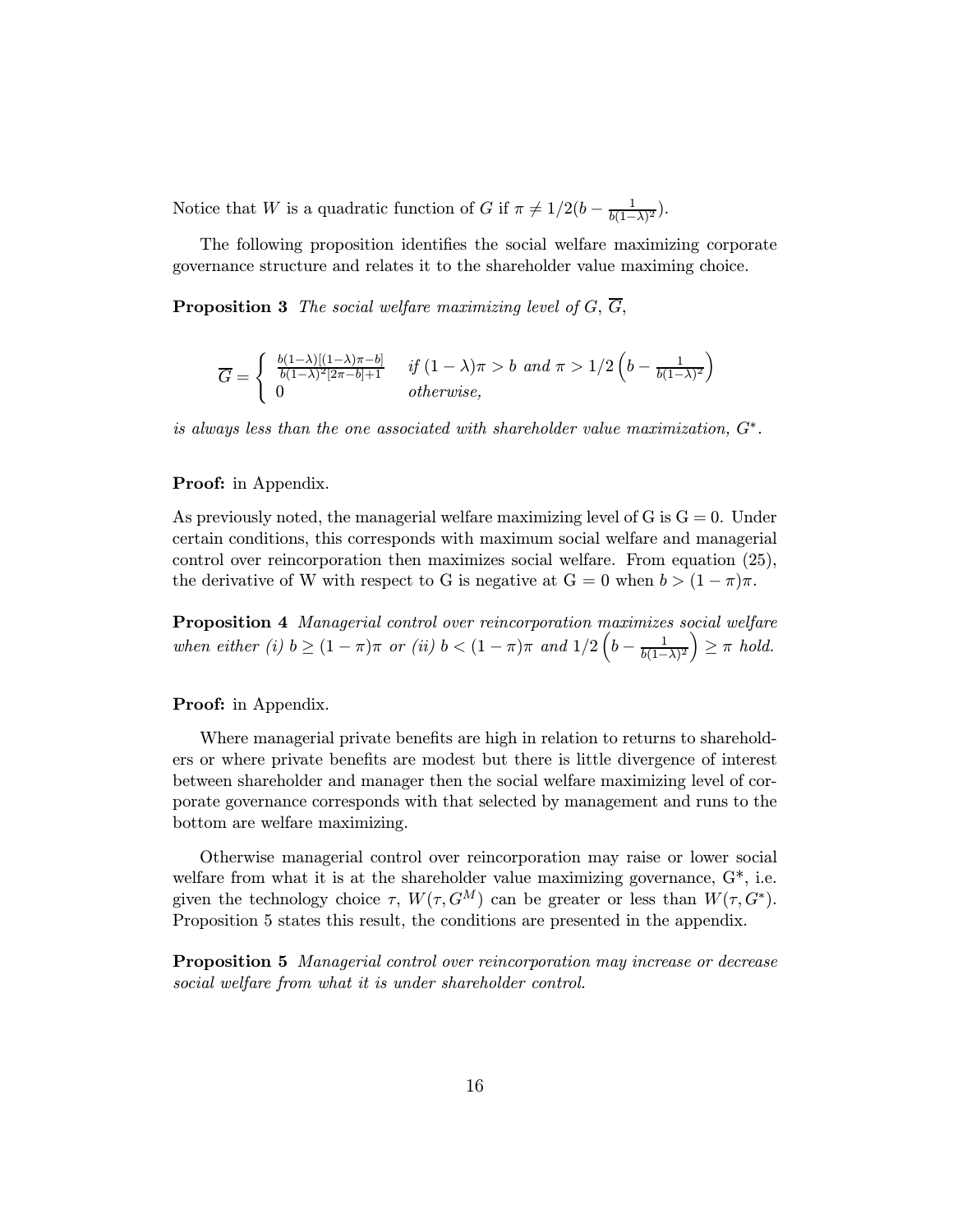Proof: in Appendix.

Runs to the bottom are not therefore undesirable. They may be associated with maximum social welfare or at least higher levels of welfare than when shareholders have control over reincorporation.

If managerial control does not maximize social welfare (i.e. if neither (i) nor (ii) of Proposition 4 hold) and side-payments between managers and shareholders are possible then better outcomes than either managerial or shareholder control over reincorporation can be achieved by granting management control and shareholders the right to veto the managerial decision or alternatively granting shareholders control and management "the right to bribe" shareholders to shift to less onerous government regimes. Proposition 6 and Corollary 4 states these findings. The proofs are straightforward and therefore omitted.

**Proposition 6** If the manager has some wealth, then social welfare can be improved by granting reincorporation rights to one party and veto rights or "rights to bribe" to the other party.

Corollary 4 If the manager has sufficient wealth, then social welfare maximum governance structure (first best) can be achieved through granting reincorporation rights to one party and veto rights or "rights to bribe" to the other party.

In summary, single governance systems are optimal and can be achieved in a union by conferring reincorporation rights on management where technologies with high private benefits and/or low divergence of interests between management and shareholders prevail. Technologies with lower private benefits and greater divergence of interests require multiple governance systems. But even here, the optimal level of governance does not correspond to that of shareholder value maximization since this invariably fails to reflect managerial interests adequately. Thus while in some cases it is beneficial to confer full reincorporation rights on management, it is never optimal to confer full rights on shareholders. Management should at least be granted the right to reincorporate in less stringent governance regimes subject to a shareholder veto to prevent uncompensated reductions in welfare from taking place.

It is interesting to relate our theory on reincorporation decisions to the recent literature on firms cross-listing decisions (Pagano, Roell, Zechner (2002), Reese and Weisbach (2002)). In our setting it is transparent that a company cannot always achieve its desired governance structure by opting out of its country's governance regime and listing elsewhere. This is so because listing elsewhere can only tighten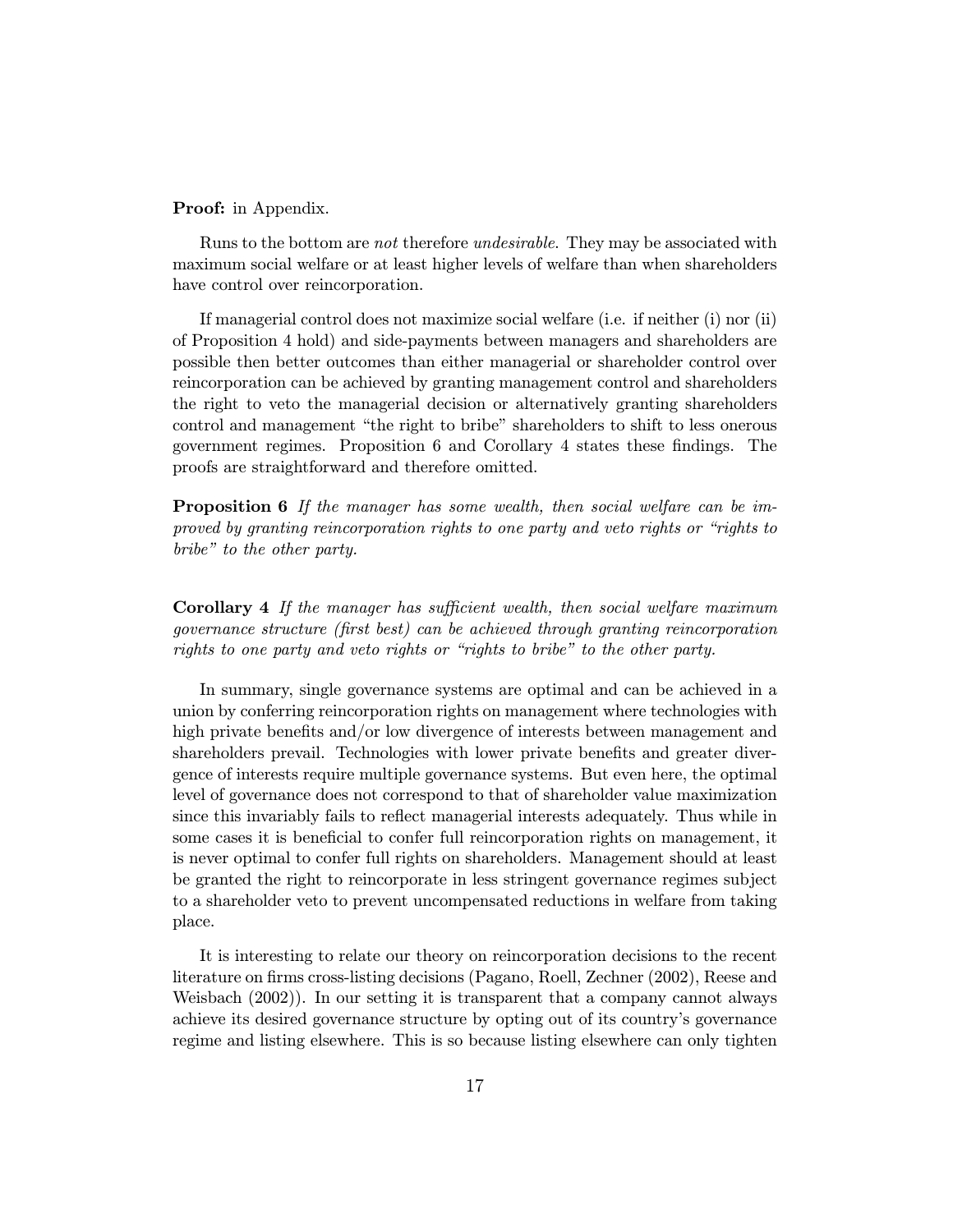a company's governance structure but cannot relax it. As our model demonstrates, in certain cases relaxing a governance structure is socially desirable which cannot be accomplished by cross-listing.

### 4.3 Setting up a new company

So far we have focused on the reincorporation decision of established companies. Now we take a step backward to study the founding shareholders' initial decision of setting up a new company. When setting up a new company, shareholders decide which technology to adopt and which governance structure to select conditional on the allocation of control over the ex-post reincorporation decision. The country, as before, will adopt the governance structure choice of founding shareholders.

To investigate the technology choice of shareholders, from now on we will assume that each country is endowed with a set of technologies,  $T<sup>i</sup>$  and  $T<sup>j</sup>$ , respectively. We will denote elements of these sets by  $\tau_k^i$  and  $\tau_l^j$ , respectively. The set of feasible technologies can differ across countries, as some countries may have an edge in certain technologies that are difficult to replicate. This may be due, for example, to geographical characteristics, natural resources, economies of scale, and education and training of the labour force.

When shareholders set up a new firm, they will choose the technology and the governance structure of the firm to maximize shareholder value subject to the constraints they face. If the shareholders could hold the future governance structure of the firm unchanged, then their choice of technology will be  $\tau_i^*$  and  $\tau_j^*$ , where

$$
(\tau_i^*; G_i^*) = \arg\max_{\tau_i \in T_i} V(\tau_i, G), \text{ and } (26)
$$

$$
(\tau_j^*; G_j^*) = \arg\max_{\tau_j \in T_j} V(\tau_j, G),\tag{27}
$$

respectively. Otherwise, the shareholders will rationally anticipate the possibility that the manager may reincorporate their firm in another country and they will take this into account when making the technology choice ex ante. We will denote by  $\tau_i^S$  and  $\tau_j^S$ , respectively, the shareholders' choice of technology in country i and j when the shareholders rationally anticipate future changes in the governance structure of their firms. We will now show that shareholders' willingness to set up a new company and endow it with capital will indeed depend on the allocation of control rights over the ex-post reincorporation decision.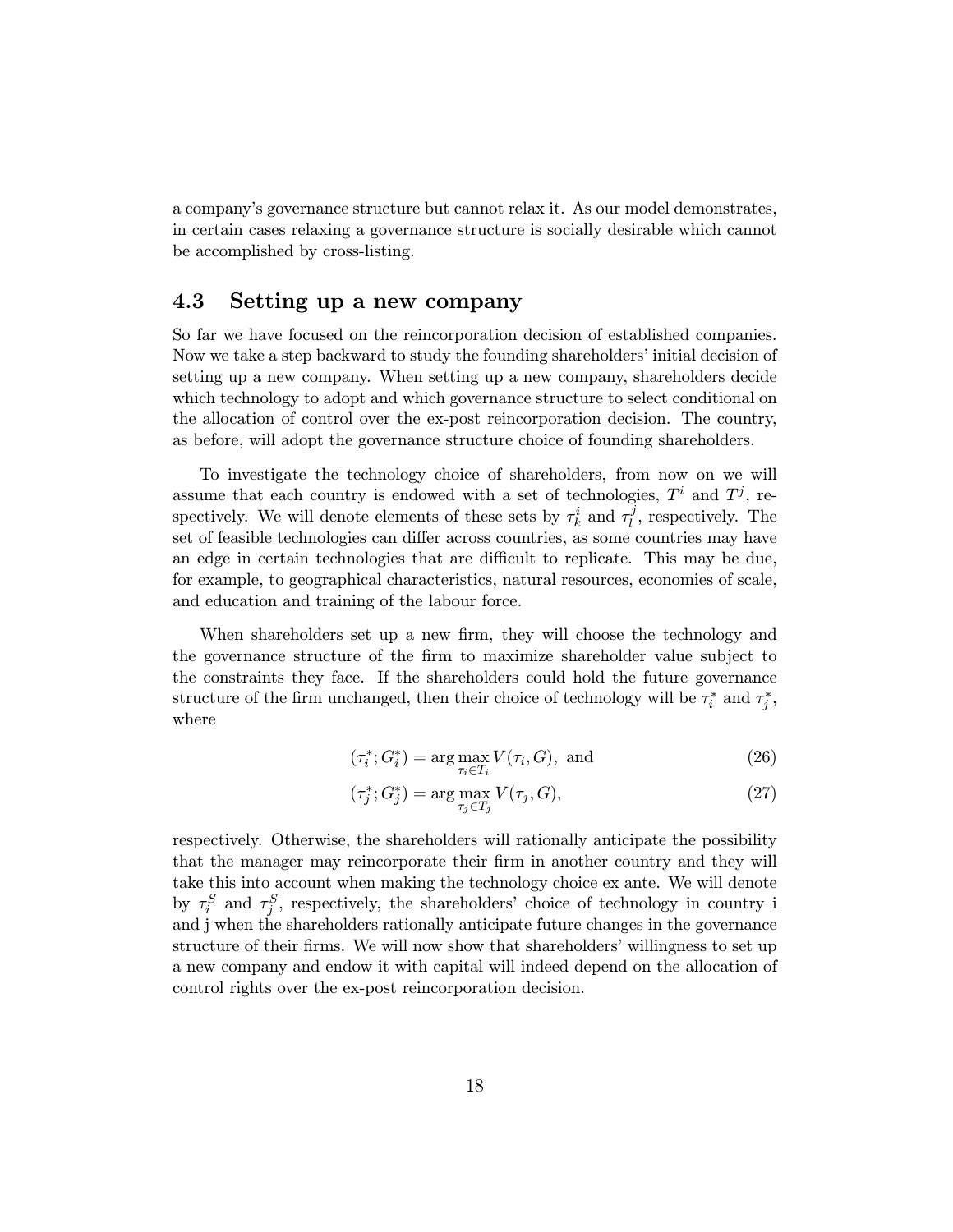#### 4.3.1 The manager's control over the ex-post reincorporation

If the manager has full control over the reincorporation decision ex-post, then it follows from Proposition 2 that only the least restrictive, most manager-friendly governance structure will survive. When setting up a new company ex ante, shareholders rationally anticipate that ex post the manager will reincorporate their firm in the country with the least stringent, most manager-friendly governance structure (See Proposition 1) and this reincorporation will result in a loss of shareholder value ex-post (See Corollary 1). Hence the shareholders will only start a new company if the value they can expect under the least restrictive governance structure exceeds their breakeven value or the value of their outside option. Thus, the shareholders will adopt the technology that guarantees them the highest shareholder value under the least restrictive governance structure (assuming that this value exceeds their breakeven value or the value of their outside option). Proposition 7 below states this result.

Proposition 7 Suppose that the manager has full control over the reincorporation decision ex post. Then the shareholders' choice of technology  $\tau_i^S$  and  $\tau_j^S$  is as follows.

(i) If 
$$
\frac{\pi_j b_j (1 - \lambda_j)^2}{1 + 2\pi_j b_j (1 - \lambda_j)^2} < \frac{\pi_i b_i (1 - \lambda_i)^2}{1 + 2\pi_i b_i (1 - \lambda_i)^2}, \text{ then}
$$
\n
$$
\tau_i^S = \arg \max_{\tau_i \in T_i} V(\tau_i, G_j^*), \text{ and}
$$
\n
$$
\tau_j^S = \tau_j^*, \text{ where } \tau_j^* \text{ is defined in (27);}
$$

(*ii*) If 
$$
\frac{\pi_j b_j (1 - \lambda_j)^2}{1 + 2\pi_j b_j (1 - \lambda_j)^2} > \frac{\pi_i b_i (1 - \lambda_i)^2}{1 + 2\pi_i b_i (1 - \lambda_i)^2}
$$
, then  
\n $\tau_i^S = \tau_i^*$ , where  $\tau_i^*$  is defined in (26), and  
\n $\tau_j^S = \arg \max_{\tau_j \in T_j} V(\tau_j, G_i^*)$ ;

(iii) If 
$$
\frac{\pi_j b_j (1 - \lambda_j)^2}{1 + 2\pi_j b_j (1 - \lambda_j)^2} = \frac{\pi_i b_i (1 - \lambda_i)^2}{1 + 2\pi_i b_i (1 - \lambda_i)^2},
$$
 then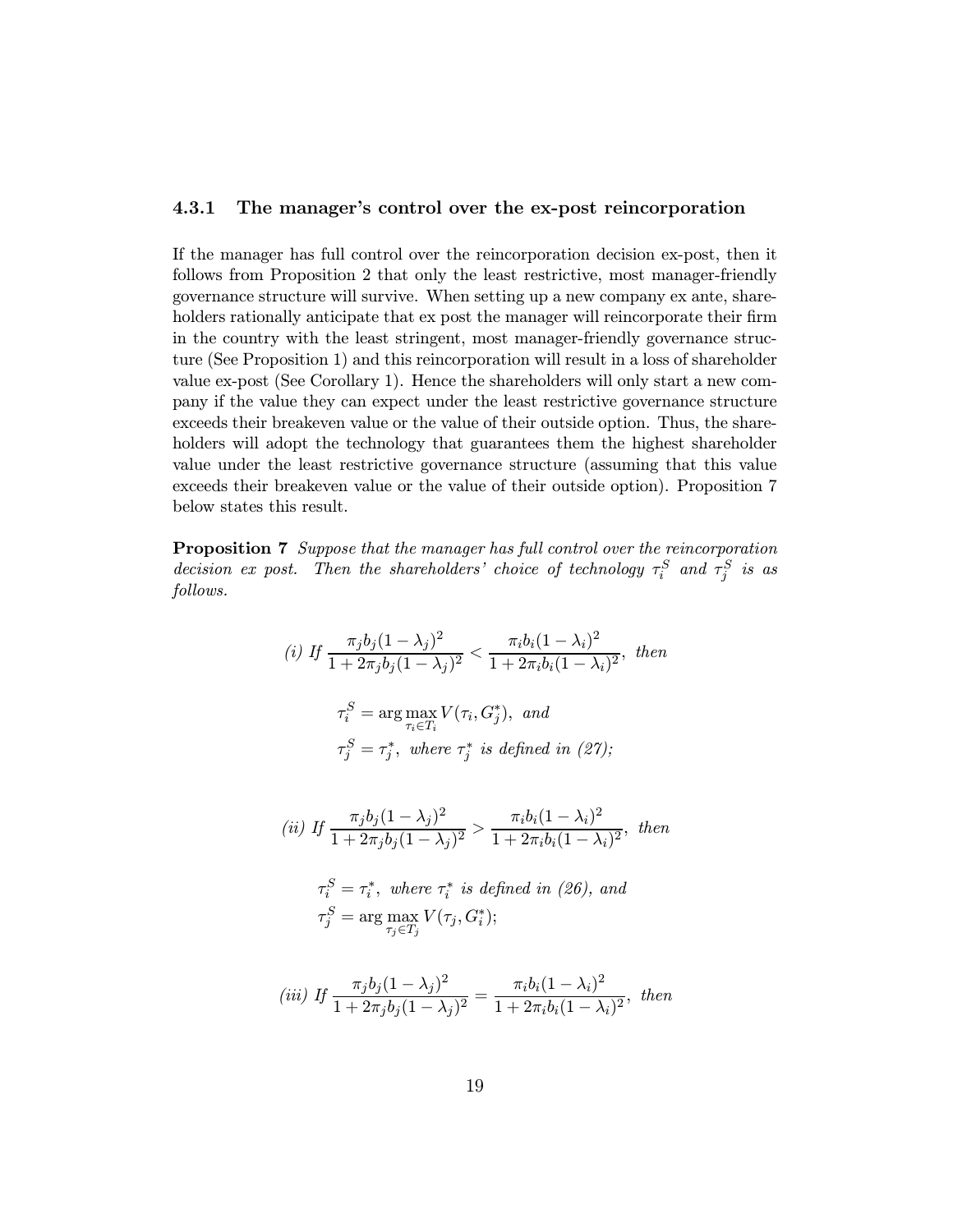$$
\tau_i^S = \tau_i^*, \text{ and}
$$

$$
\tau_j^S = \tau_j^*.
$$

Proposition 7 above demonstrates that if the ex-post reincorporation decision is made by the manager, then founding shareholders will adopt the technology that produces the highest shareholder value under the least restrictive, most managerfriendly governance structure.

An important consequence of Proposition 7 for productive efficiency is summarized in Corollary 5 below.

#### Corollary 5 Run for the bottom, run for the top.

When the manager has full control over the reincorporation decision ex-post, then the technology that produces the highest shareholder value under the least restrictive, most manager-friendly governance structure will squeeze out all other technologies.

The next corollary will state that the legal regime in which the manager has full control over the ex post reincorporation decision has an upside: it encourages shareholders to adopt innovative high-tech technologies ex ante. Evidence from the US that most new IPO high-tech companies are incorporated in the state of Delaware, the most business-friendly state is consistent with that.

Corollary 6 When the manager has full control over the reincorporation decision ex post, then shareholders will move toward more high-tech or creative industry technologies and will be more likely to start new companies in innovative high-tech sectors, or in sectors with high asset specificity.

Since the technology choice of shareholders,  $\tau^S$ ,

$$
\tau^S = \arg\max_{\tau \in T} V(\tau, \min\{G_i^*, G_j^*\})
$$

maximizes the shareholder value at the most manager-friendly governance structure, and the shareholders rationally anticipate that the manager will reincorporate their firm in the most manager-friendly state, shareholders may possibly choose the state with the most manager-friendly governance structure ex ante as the state of incorporation for their company. When the manager has full control over the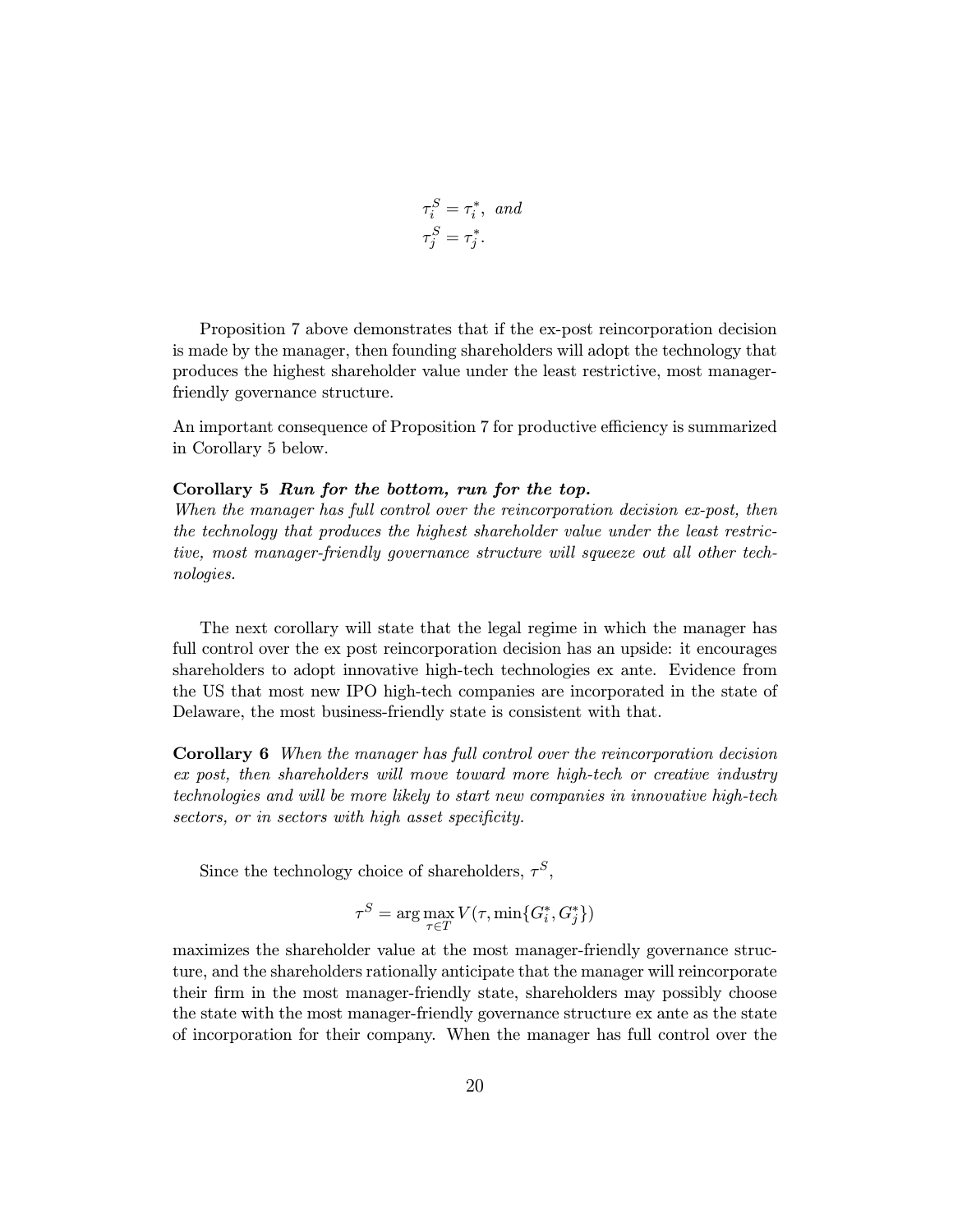reincorporation, then, *given the ex ante technology choice*, the ex-post shareholder value might possibly reach its maximum at the governance structure that grants managers the highest level of discretion in their business judgment. However, this is a constrained maximum since the technology was chosen in anticipation of the ex post reincorporation decision, not the overall maximum.

One can link this finding to the current debate on regulatory competition between states in the United States (Romano (1985, 2005a, 2005b), Bebchuk (2002), Bebchuk and Ferrell (2002), Bebchuk and Hamdani (2002), Kahan and Kamar (2002), Roe (2003)). On one side of this debate it is frequently argued that incorporation in Delaware, the state that grants broad managerial discretion in its application of the business judgment rule, maximizes shareholder value. For example, Daines (2001) reports higher Tobin's q for firms incorporating in Delaware and interprets it that incorporating in Delaware increases shareholder value. Our model suggests another possible interpretation of this evidence. Since Tobin's q is a proxy for firms' growth opportunities, this evidence can also be interpreted that companies with high growth opportunities more frequently incorporate/ reincorporate in Delaware which is in line with the prediction of our model. Thus, incorporating or reincorporating in Delaware does not necessarily imply overall shareholder value maximization (due to the endogeneity and the time inconsistency of the technology and the governance structure choice). Consequently, the prediction of our model is also in line with the contention of Bebchuk and Hamdani (2002) that a single state's dominant position in the charter market can be sustained in the absence of overall shareholder value maximization.

#### 4.3.2 Shareholders' control over ex-post reincorporation

In this section we study the technology choice of start-up companies when the shareholders have partial or full control over the ex-post reincorporation decision of their firm.

**Proposition 8** If the shareholders have partial or full control over the ex post reincorporation decision, then ex-ante they will adopt technologies  $\tau^*_i$  and  $\tau^*_j$  (where  $\tau_i^*$  and  $\tau_j^*$  are defined in (26) and (27)) that maximize shareholder value across all governance structures.

When the set of technologies differ across countries and when shareholders have partial or full control over the ex post reincorporation decisions of their firms, then, as Proposition 8 implies, different governance structures will be chosen ex ante. As a consequence, different governance structures will co-exist within the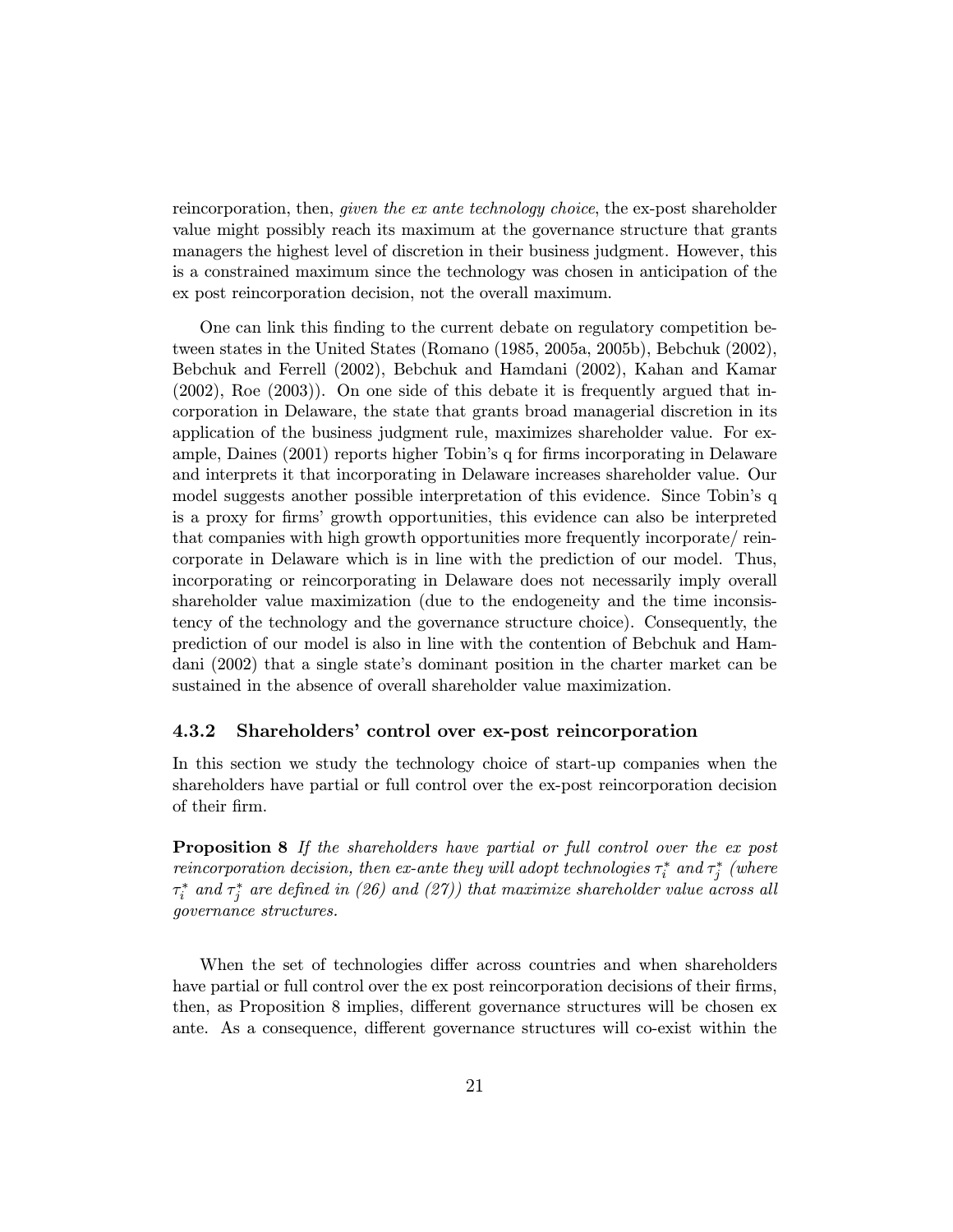union. In other words, when shareholders have at least partial control over the ex post reincorporation decisions of their firms, then within the union the governance structure choices of states do not necessarily converge. This outcome is in sharp contrast with the case where managers make the governance structure choice expost. As Proposition 2 and Corollary 3 demonstrate, the governance structure choices of states will converge if the managers have full control over the ex-post reincorporation decisions of their firms. However, if the shareholders are granted partial or full control over the ex post reincorporation decision, then as Proposition 9 below establishes, there may not be any convergence at all.

#### Proposition 9 Diversity of governance structure choices.

When shareholders have partial or full control over the reincorporation decisions of their firms ex-post, then there will be a diversity of governance structure choices across countries in the union.

The diversity of governance structure choices in practice and the relationship between firms' technology and governance structure have been documented by Klein (2002) in the context of audit committees and by Gillan, Hartzell and Starks (2003) in the context of board characteristics, bylaws and charter provisions.

### 4.4 Ex-ante welfare comparison of control allocations

In this subsection we will establish that different control allocations over the expost reincorporation decisions of firms have different social welfare implications for new enterprise creation ex ante.

It is straightforward to see from Proposition 7 and 9 that shareholders will be better off when they have partial or full control over the ex-post reincorporation decision than under manager's control.

However, for managers the comparison of the control allocation schemes is indeterminate. Ex-post the manager is better off in the manager's choice of reincorporation scheme. However, since the shareholders rationally anticipate the manager's ex post decision when setting up their firm ex ante, having full control over the ex post reincorporation decision may actually make the manager worse off in an ex ante comparison.

**Proposition 10** Given the shareholders' ex ante choice of technology,  $\tau^S$  and  $\tau^*$ , neither the manager's full control nor the shareholders' full or partial control regime dominates or is dominated for managers.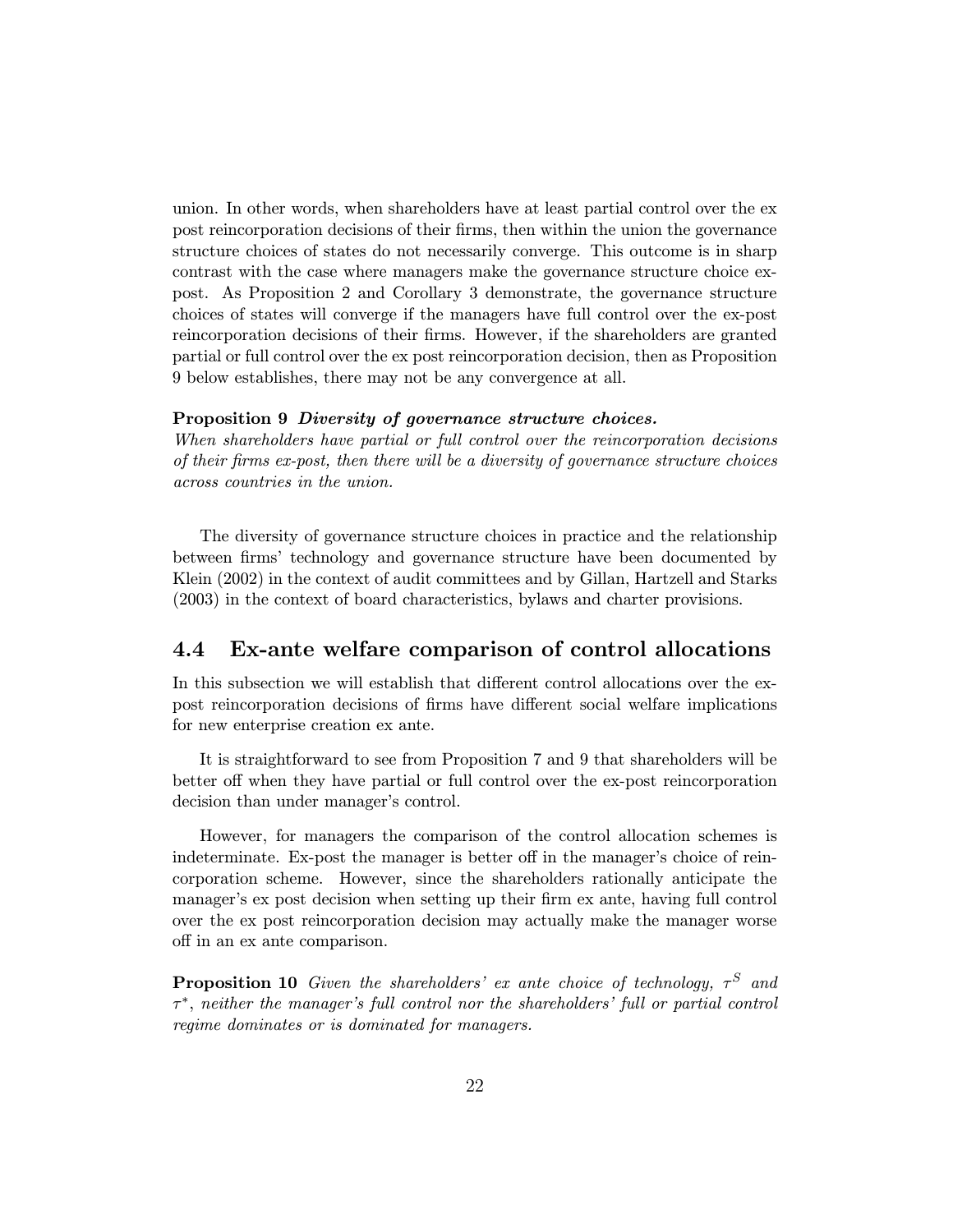#### Proof: in Appendix.

Since shareholders are better off under full or partial shareholder control over the ex post reincorporation choice but for the manager the comparison is indeterminate, the comparison of the upsides created by the two regimes is also indeterminate.

**Proposition 11** Given the shareholders' ex ante choice of technology,  $\tau^S$  and  $\tau^*$ , neither the manager's full control nor the shareholders' full or partial control regime dominates or is dominated in terms of the overall value created.

#### Proof: in Appendix.

However, the downside of the manager's choice regime can be more severe than the downside of the shareholders' choice regime. This is because both parties may be worse off under manager's control of reincorporation than under shareholders' choice of reincorporation. The shareholders are worse off because the manager does not maximize shareholder value. And the manager might be worse off under the manager's control over the ex post reincorporation decision because shareholders take into account the allocation of reincorporation rights in their ex ante technology choice.

Proposition 12 The technology-governance structure pair selected under the legal regime of manager's control over the ex-post reincorporation decision can be strictly dominated for all parties by the technology-governance structure pair chosen by shareholders under the legal regime of partial or full shareholder control over the ex-post reincorporation decision but not vice versa.

#### Proof: in Appendix.

Now we relax the assumption that manager has no wealth and show that if the manager had some wealth, and management buyouts or recapitalizations are allowed, then the regime of partial control by shareholders would strongly dominate both the shareholders' and the manager's control regime from the point of view of social welfare maximization. This is so because the control allocation over the ex post reincorporation decision has a feedback effect on the shareholders' ex ante technology choice. Knowing that they have a say in the ex post reincorporation decision, shareholders will choose technology  $\tau^*$  ex ante. And because they can be induced not to oppose specific reincorporation choices in exchange of compensation, social welfare will be improved. Proposition 13 states this result.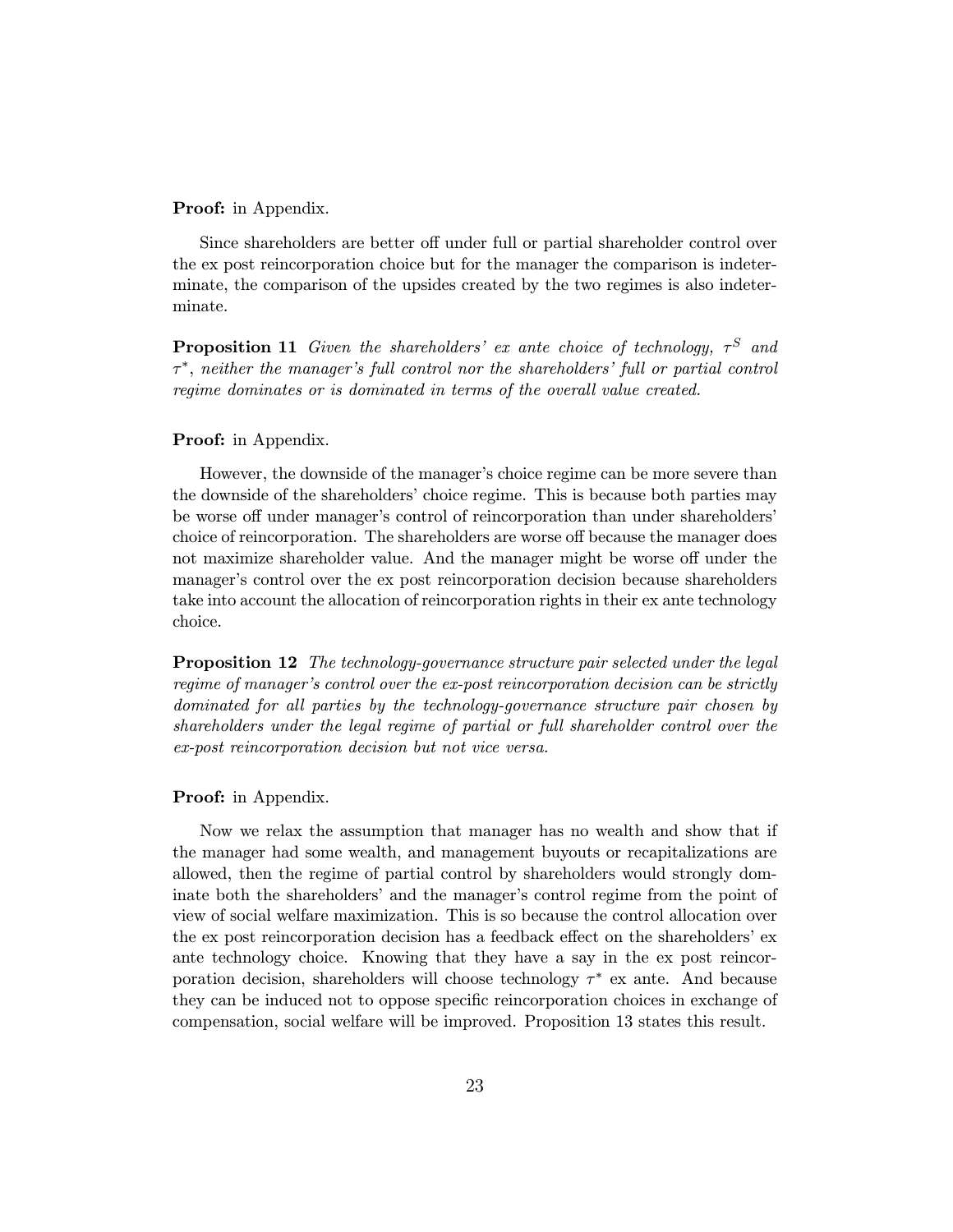#### Proposition 13 Social Welfare Maximization.

When the manager has some wealth and transfers are possible, then social welfare can be improved by granting reincorporation rights to one party and veto rights to the other party.

A possible venue to facilitate transfers from managers to shareholders is the market for corporate control. Therefore, Proposition 13 can be interpreted to suggest that the combination of strong shareholders' rights and an active market for corporate control that can potentially improve on social welfare maximization, productive and allocative efficiency.

### 4.5 The governance structure choice of countries

In this section we will investigate the governance structure choice of countries. Until now we have assumed that given their set of technologies countries will adopt governance structures that maximize shareholder value. We will justify this assumption here.

First we pursue ex post analysis of the impact of a country's governance structure choice on already existing companies. Then we will investigate how a country's governance structure choice affects the formation of new ventures.

#### 4.5.1 Impact on established companies

Consider the impact of country i's choice of governance structure on its existing companies. Under the manager's control of reincorporation, a country's choice of governance structure does not matter. If country i's choice of governance structure,  $G_i^C$  exceeds  $\min\{G_i^C, G_j^C, G_k^C, \ldots\}$ , then it follows from Corollary 2 that the manager will always reincorporate his firm in country  $j$  with the least restrictive governance structure ex post,  $G_j^C = \min\{G_i^C, G_j^C, G_k^C, ...\}.$ 

A country's governance structure choice is also irrelevant when shareholders have full control over the ex post reincorporation decision of their company. In this case, shareholders of an existing company will reincorporate their company in the country whose governance structure maximizes shareholder value given their firm's technology, i.e. in country l if  $G_l^C = G_i^*$ .

Hence, under these two regimes, if a country chooses its governance structure to accomplish an objective, say social welfare maximization, it is doomed to fail. To see this, suppose that country i chooses governance structure,  $G_i^C = \overline{G}_i$  that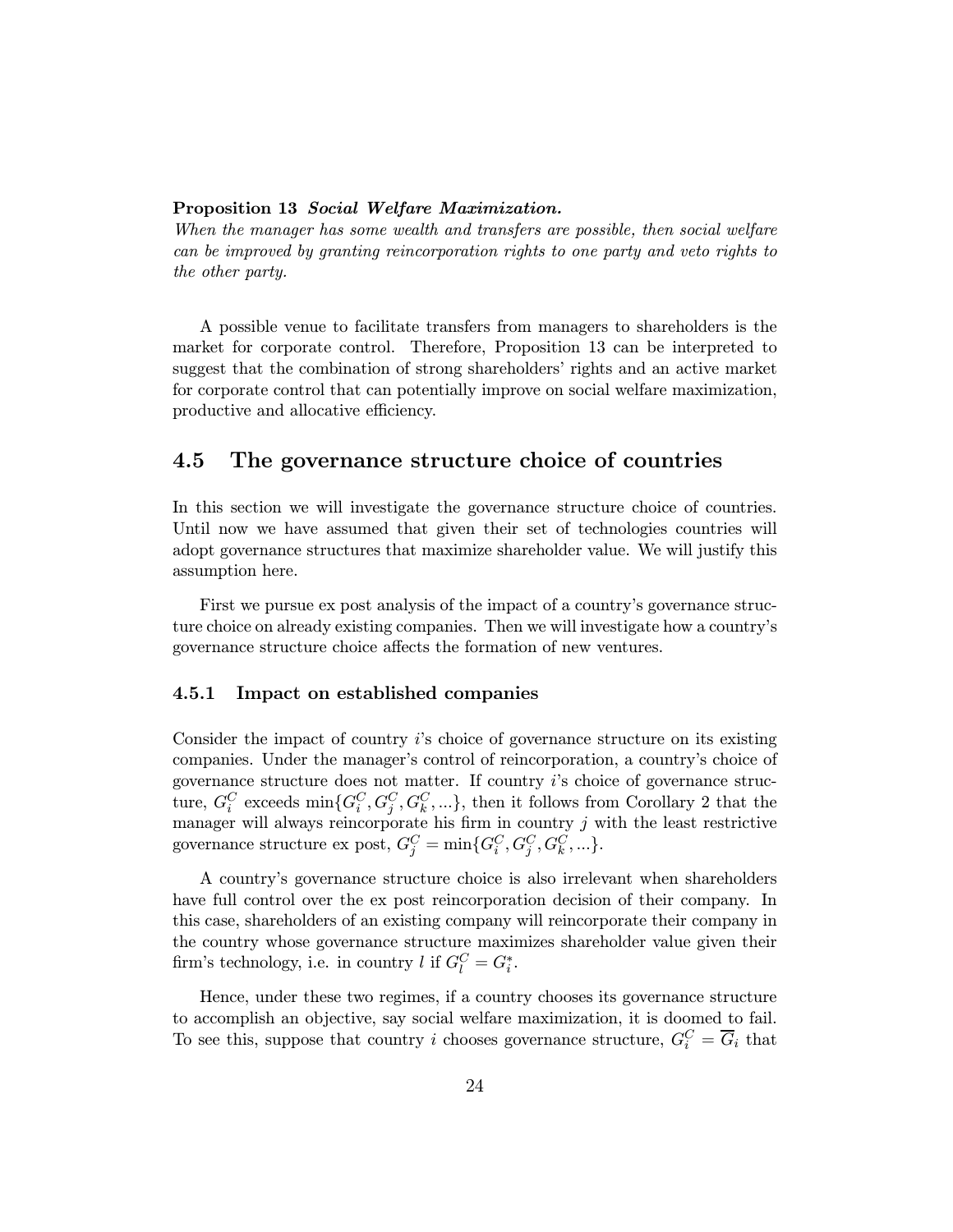maximizes social welfare given its set of technologies. Then under shareholder control of ex post reincorporation, all companies will reincorporate in country  $k$ where  $G_k^C > \overline{G}_i$ . Under the manager's control of reincorporation, all companies will reincorporate in country j where  $G_j^C = \min\{G_i^C, G_j^C, G_k^C, ...\}$ . Proposition 14 summarizes this result.

#### Proposition 14 Impossibility of social welfare maximization.

Suppose that one party (the manager or the shareholders) has sole control over the ex post reincorporation decision of their company. Then it is impossible for a country to achieve social welfare maximization by adopting a social welfare maximizing governance structure for its existing companies.

Suppose now that the shareholders have partial control over the ex post reincorporation decision of their firm. Recall that the manager has no wealth. Then the governance structure choice of the country will sometimes matter. Let  $G^C$ denote a country's choice of governance structure. When  $G^C$  is less or equal to  $G^*$ , then there will be no reincorporation. The manager would like to reincorporate the firm in country j where  $G_j^C = \min\{G_i^C, G_j^C, G_k^C, ...\}$  but shareholders will veto any such attempt. The shareholders would like to reincorporate their firm in country l such that  $G_l^C = G_i^*$  but the manager will veto any such attempt. When  $G^C > G^*$ , then the company will be reincorporated in country l with governance structure  $G_l^C = G_i^*$ .

Now we characterize the governance structure choices of countries that are stable for existing companies. We call a countries' governance structure ex post stable if it does not induce reincorporation of existing companies. Proposition 15 states this result.

#### Proposition 15 The ex post stability of governance structures

(1) When the manager has full control over the ex post reincorporation of his company, then there is a unique ex post stable governance structure for country i,  $G_i^C = \min\{G_i^C, G_j^C, G_k^C, ...\}.$ 

(2) When shareholders have full control over the ex post reincorporation decision of their company, then there is a unique ex post stable governance structure choice for country i,  $G_i^C = G_i^*$ .

(3) When the manager and shareholders have joint control over the ex post reincorporation decision of their company, then any governance structure choice,  $G^C$ less or equal to  $G^*$  is expost stable.

Notice from Proposition 15 that when the manager and shareholders have joint control over the ex post reincorporation decision of their company, then social welfare maximizing governance structure choice,  $\overline{G}_i$  is ex post stable for country i.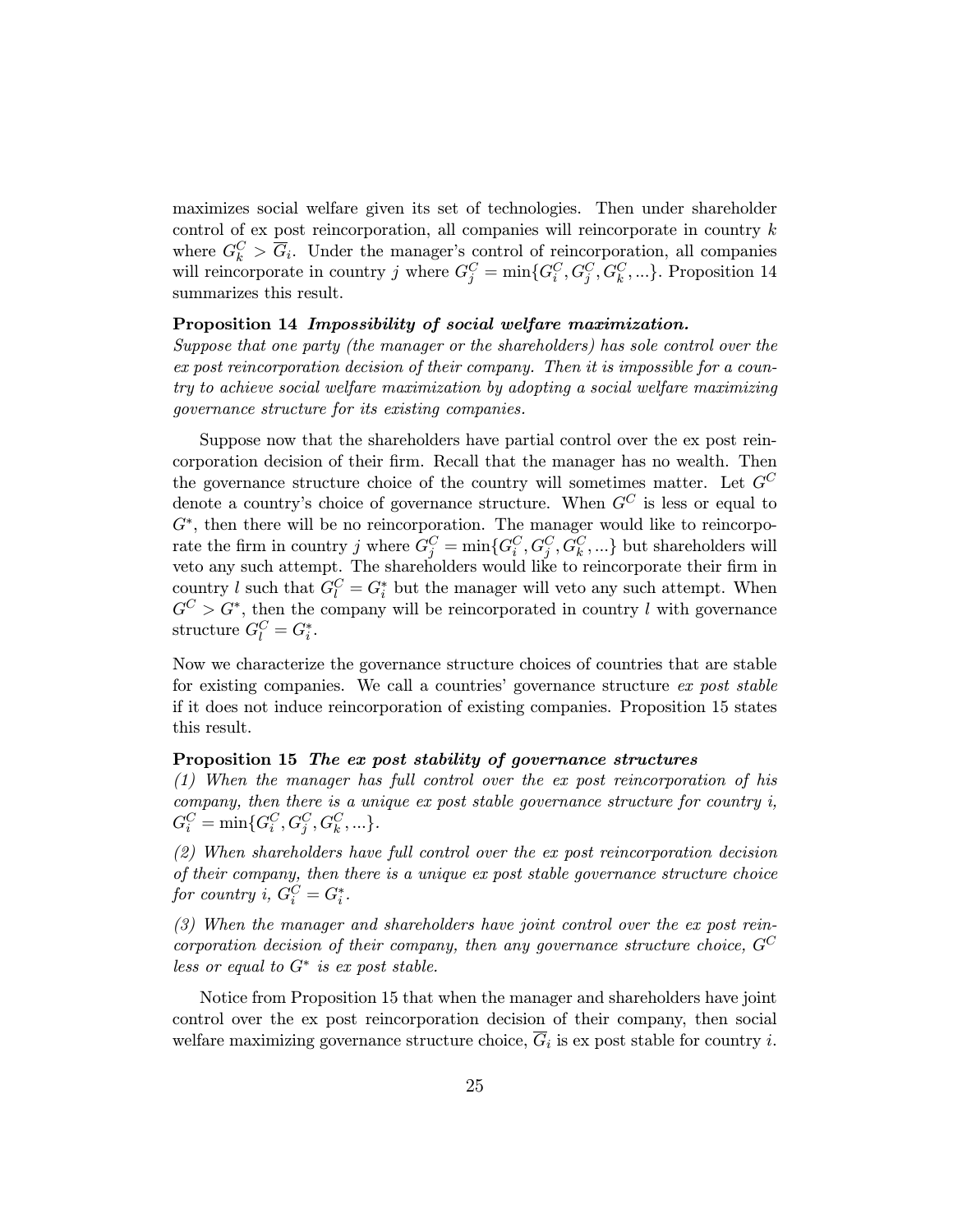Corollary 7 When the manager and shareholders have joint control over the ex post reincorporation decision of their companies, then a country can achieve social welfare maximization of its existing companies ex post.

If the manager and shareholders have joint control over the reincorporation of their company, and transfers between the manager and shareholders are allowed but the manager has no wealth, then a country's ex post stable governance structure choices will reduce to the set  $[G;G^*]$ .

If on the other hand, the manager has some limited wealth then only an interior subset of  $[\overline{G}; G^*]$  will be stable because the company will be reincorporated in a country with governance structure  $G^C$  such that  $\overline{G}_i < G^C < G_i^*$  and improve social welfare. Needless to say, if the manager has sufficient wealth, then he can reincorporate the company in country p such that  $G_p^C = \overline{G}_i$  and attain the first best. However, the first best cannot be attained if the manager has sole control of ex post reincorporation, regardless of his wealth.

#### 4.5.2 Impact on new enterprise creation

Now we take one step backward and investigate how new enterprise creation is affected by a country's governance structure choice ex ante. Here we focus on the shareholders' choice where to incorporate their firm.

When the manager is in full control over the ex post reincorporation decision of his firm, then the country's governance structure choice will not matter for shareholders ex ante. Shareholders will choose technology  $\tau^S$  that maximizes  ${\rm shared}$  shareholder value under  $G^M = \min\{G_i^C, G_j^C, G_k^C, ...\},$  the manager's ex post governance structure choice, and will initially incorporate their firm in country  $h$ , where  $G_h^C = \arg \max_G V(G, \tau^S).$ 

Similarly, when shareholders have partial or full control over the reincorporation decision of their firm, their country's governance structure choice will be irrelevant, since shareholders will incorporate their firm in the country whose governance structure maximizes shareholder value over all technologies in  $T^i$ . If country  $i$ 's governance structure choice is  $G_i^C = G_i^*$ , then founding shareholders of firm  $i$ will incorporate their company in the home country.

Now we characterize the governance structure choices of countries that are ex ante stable for new enterprise creation. We call a countries' governance structure ex ante stable if new enterprises will choose to incorporate in their home country. Proposition 16 states this result.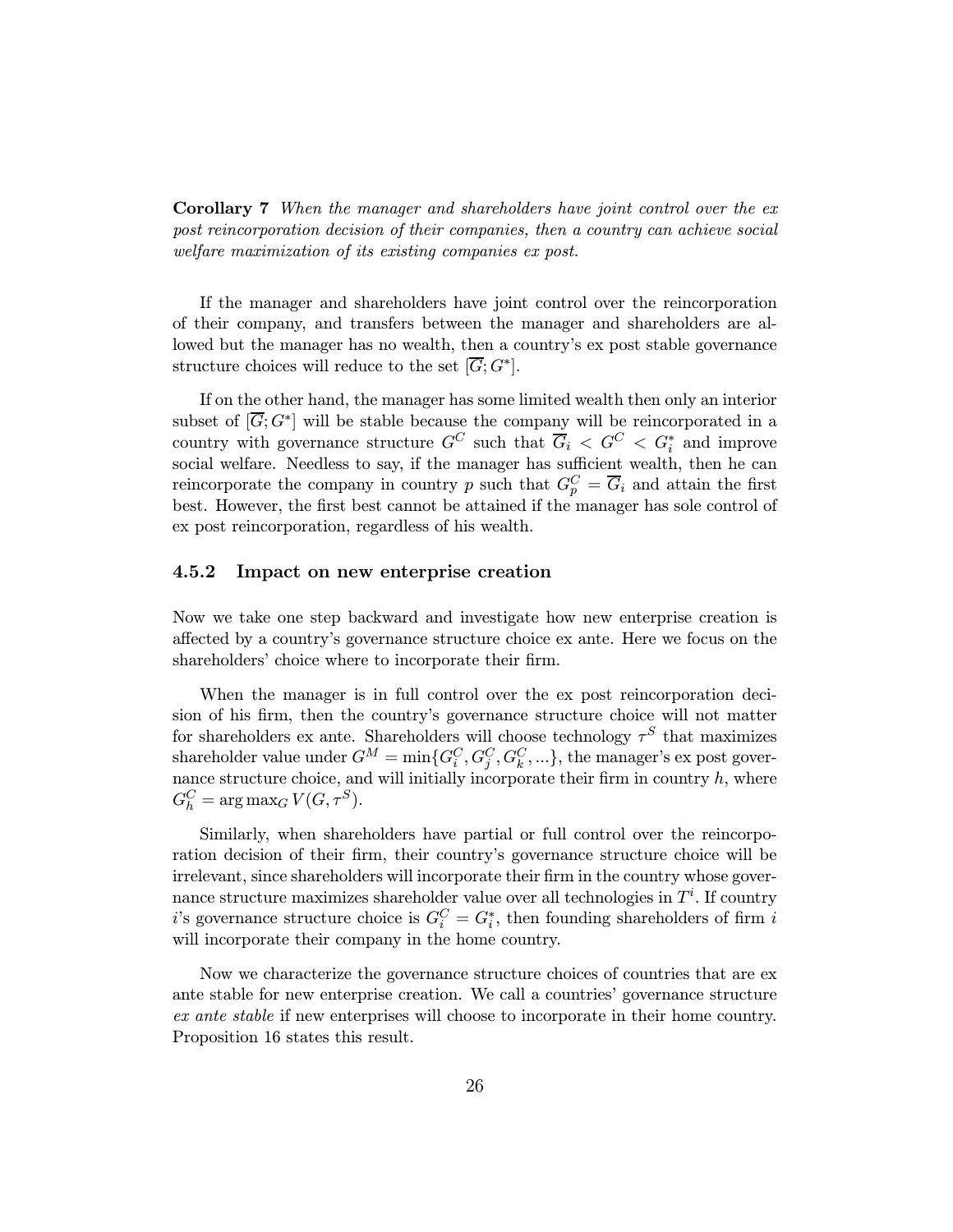#### Proposition 16 The ex ante stability of governance structures

(1) When the manager has full control over reincorporation, then each country has a unique ex ante stable governance structure,  $G^C = \arg \max_{G} V(G, \tau^S)$ .

(2) When shareholders have partial or full control over reincorporation, then there is a unique ex ante stable governance structure choice for each country, that is,  $G^{C} = G^{*}.$ 

To illustrate the decision making of shareholders, suppose that a country  $k$ adopts  $\overline{G}^k$  as its governance structure choice. Then, all the new firms in the country will incorporate elsewhere. If all other countries will do the same, then different companies will incorporate in different countries and the countries' objective of maximizing social welfare over their set of technologies will fail. Hence, the only stable governance structure choice for new enterprise creation is  $G^*$ , the one that maximizes shareholder value. This governance structure choice is stable only under the legal regime of partial or full control by shareholders.

#### 4.5.3 Overall impact

In this section we consider the joint or overall impact of a country's governance structure choice both on its existing companies and new enterprises.

Under manager's control over reincorporation, all firms in country i will be incorporated initially in country h where  $G_h^C = \arg \max_{G} V(G, \tau_i^S)$  but will eventually reincorporate in country k where  $G_k^C = \min\{G_i^C, G_j^C, G_k^C, ...\}$ . The diversity of technologies across countries implies diversity in shareholders' choice of incorporation but lack of diversity upon reincorporation.

When founding shareholders start a new company and have partial or full control over the ex post reincorporation of their company, they will choose technology  $\tau_{i}^{*}$  and select country l as the place of incorporation for their company where  $G_l^C = G_i^*$ . Once this choice is made, it follows from Proposition 15 that there will be no ex post reincorporation.

Now we characterize the governance structure choices of countries that are overall stable. We call a country's governance structure choice overall stable if it is both ex ante and ex post stable. Proposition 17 states this result.

#### Proposition 17 The overall stability of governance structures

(1) When the manager has full control over the ex post reincorporation decision, then there does not exist any governance structure choice that is overall stable.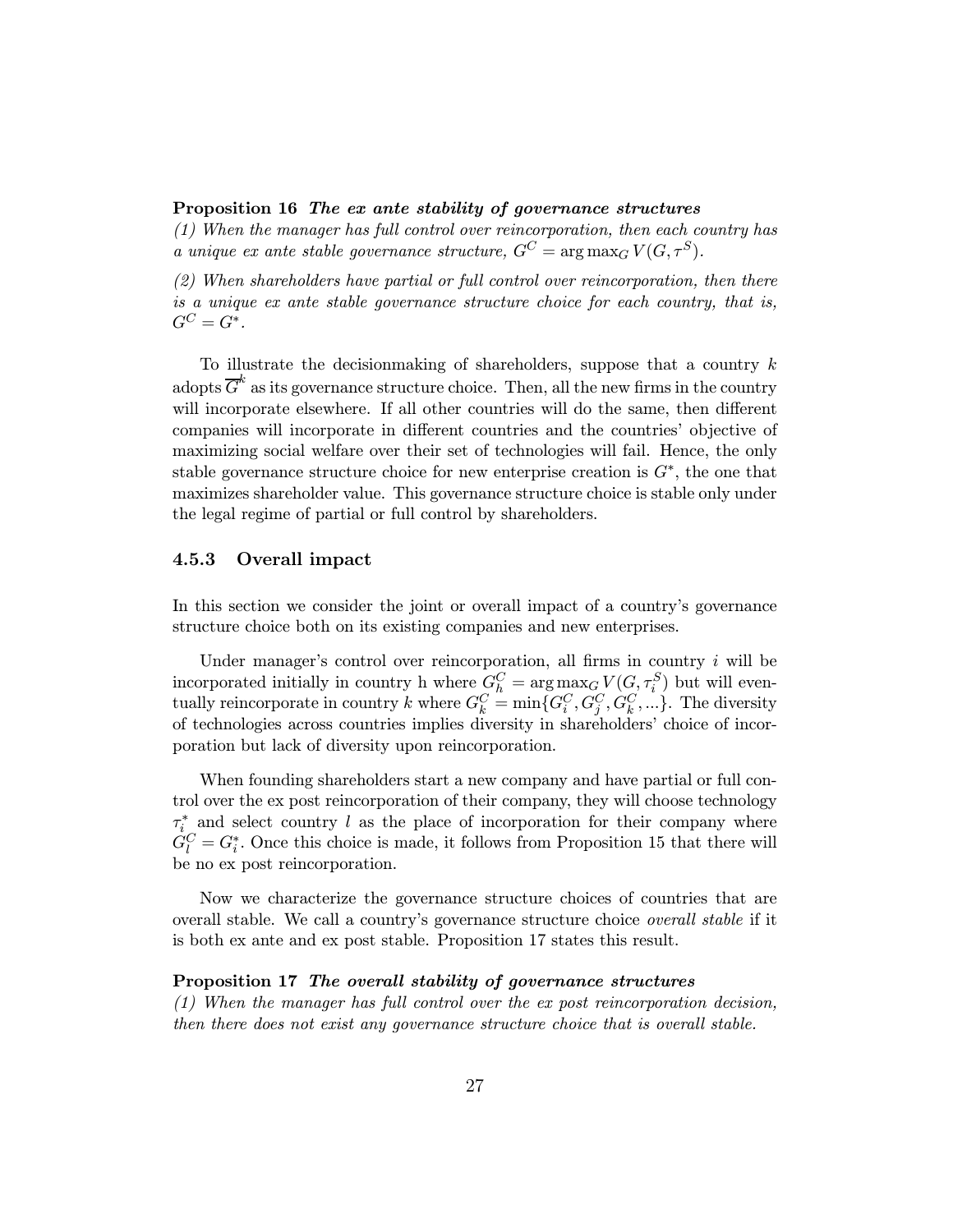(2) When shareholders have partial or full control over the ex post reincorporation decision, then the unique overall stable governance structure choice is  $G^C = G^*$ .

It follows from Proposition 17 that our initial assumption that countries choose their governance structure to maximize shareholder value is justified.

Recall from Corollary 7 that when the manager and shareholders have joint control over the ex post reincorporation decision, then a country can achieve social welfare maximization of its existing companies ex post. However, social welfare maximization fails beyond the scope of existing companies.

#### Corollary 8 Impossibility of social welfare maximization

It is impossible for a country to achieve social welfare maximization of its existing and new enterprises by adopting any governance structure,  $G^C$ .

As Corollary 8 states social welfare maximization of all enterprises, startups and mature companies is not attainable for any country. If attempted, startups will incorporate elsewhere with  $G^C = G^*$  and will not return regardless of the allocation of control over reincorporation.

If we relax our assumption that the manager has no wealth, then social welfare maximization may be achievable but only in the long run. If the manager faces no wealth constraint and monetary transfers are allowed, then as shown in Section 4.5.1., the social welfare maximizing governance structure  $\overline{G}$  can be implemented for existing companies ex post. If a country has adopted  $G^C = \overline{G}$ , then none of its startups will choose to incorporate in their home country but under joint control over reincorporation these companies will eventually move back. When the set of technologies differ across countries, then there may exist country  $j$  and  $k$  such that  $G_k^* = \overline{G}_j$ , and  $G_i^* = \overline{G}_k$ , so that the set of companies incorporated in country k is non empty even though companies that were started in country  $k$  are no longer reincorporated there. While long-term social welfare maximization is attainable only if managers face no wealth constraints, social welfare can be improved relative to  $G^*$  even if managers have only limited wealth.

Note that the overall stability of governance structures (Proposition 17) is sensitive to changes in the managerial wealth constraint but only when the manager and shareholders have joint control over the ex post reincorporation decision of their firm.

Corollary 9 If the manager has some wealth and the manager and shareholders have joint control over the ex post reincorporation decision of their firm, there does not exist any governance structure choice that is overall stable.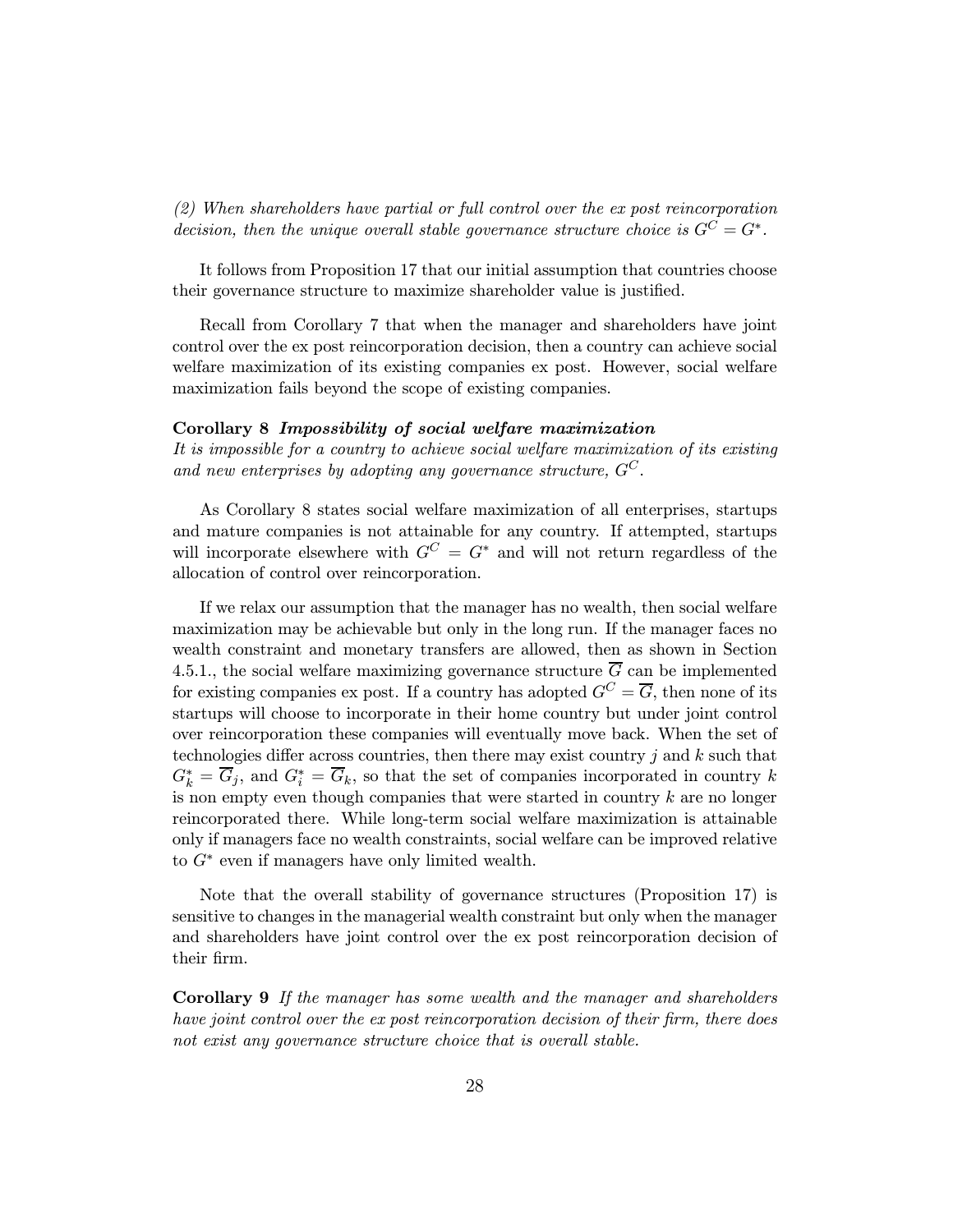Thus each reincorporation control allocation scheme implies a distinct pattern of incorporation and reincorporation over firms' life-cycles.

Corollary 10 Suppose that managers have some wealth and managers and shareholders have joint control over the ex post reincorporation decision of their companies. Then startup companies and mature companies will incorporate in different countries and they will do so even if ex post reincorporation is fully anticipated.

A further implication of this result is that a substantial payment transfer from management to shareholders, such as a significant increase in managerial ownership or a dual class recapitalization increases the likelihood of reincorporation in a more manager-friendly state.

## 5 Conclusion

The central principle that has emerged is that freedom of establishment and competition between states in corporate legislation is in principle beneficial. It allows companies to match their governance arrangements to their corporate activities. It promotes economic activity that could not be sustained in the absence of legislative diversity.

However, the very agency problem that the governance systems are designed to mitigate is a source of potential legislative failure. Firms may select their governance structure not to maximize corporate value but to benefit management at the expense of shareholders. Legislatures may in turn respond by seeking to appease management at the expense of shareholders and competitive deregulation ensues. Ex ante choice of technology will in turn reflect the weak nature of governance structures that will prevail.

To avoid this, reincorporation decisions should be taken by shareholders or at least with shareholders possessing powers of veto over reincorporation proposals that they deem to be undesirable. Principles of delegation to management can be retained and Pareto improvements ensured provided that wealth-diminishing moves can be averted. In that case, multiple governance arrangements and technologies will prevail.

But the paper has brought out the potential conflicts that freedom of mobility creates between different stakeholders of the firm. The paper has focused on the conflict between managers and shareholders and demonstrated that because shareholders select technologies ahead of employing managers, they take account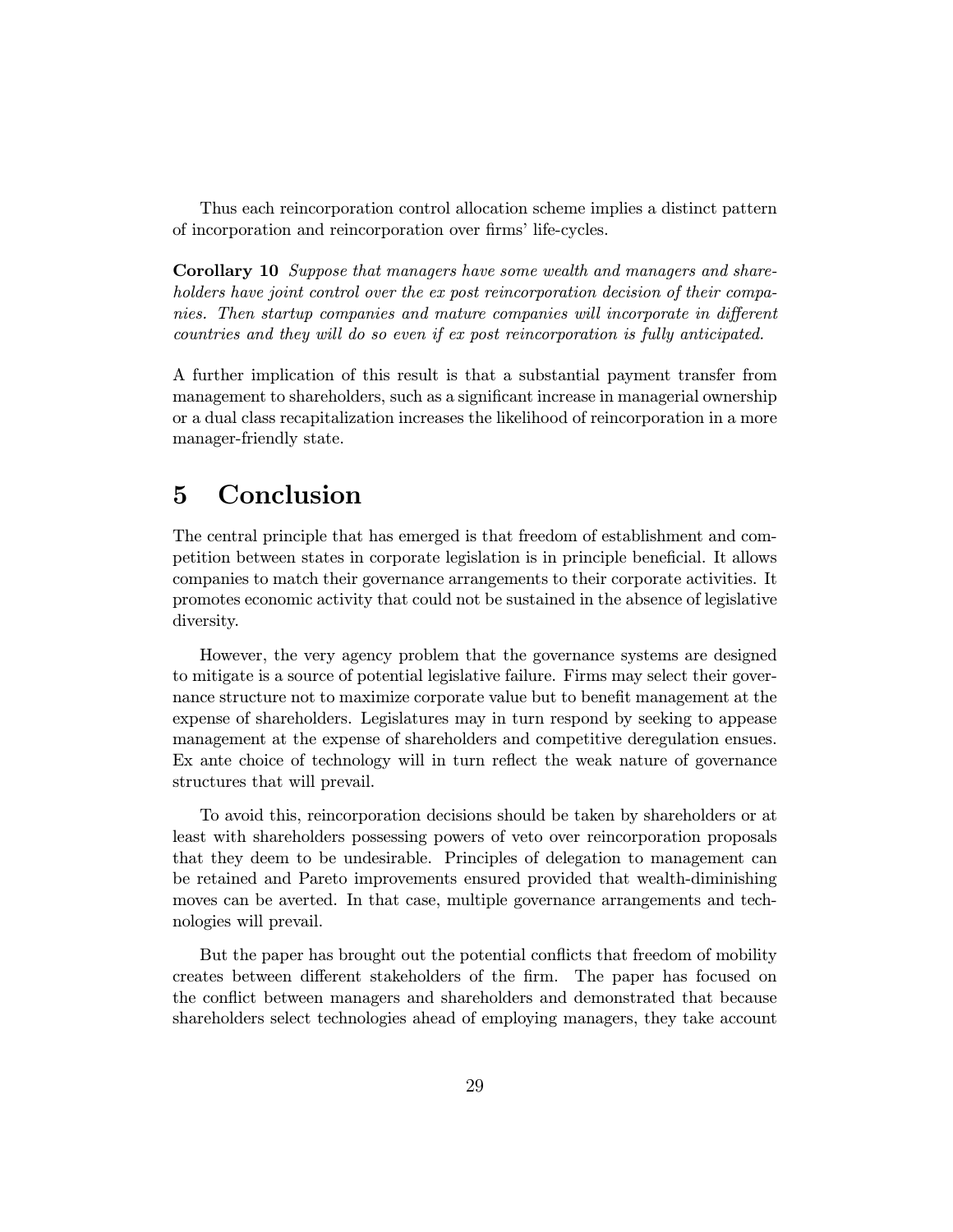of the impact of governance arrangements on manager's choice of effort. In the presence of other stakeholders, there may be other conflicts.

First, there may be lack of unanimity amongst shareholders as well as between shareholders and managers. Minorities may need to be protected against majorities particularly in the presence of large share-block holders. This raises the question of the required level of shareholder approval - simple majority, super-majority or unanimity.

Second, companies may reincorporate to weaken the claims of creditors. As in the US, harmonized bankruptcy law may co-exist with state corporate law to prevent this from occurring. Possible conflicts between different classes of investors may therefore justify federal corporate bankruptcy even in the presence of state corporate law.

Third, similar issues arise in relation to other stakeholders, such as employees, as well as different classes of investors. Harmonization of social obligations, regarding, for example, employment and redundancy terms, may be required to prevent competitive dilution of such obligations at the expense of other stakeholders.

Harmonization at the federal level is required where there are externalities that would otherwise promote competitive deregulation. However, it comes at a price in terms of diversity in governance arrangements and the matching of governance with corporate activities. This is particularly significant where a variety of governance arrangements are required to support commercially viable activities or where there is uncertainty about what constitutes the optimal form of governance and experimentation is required to identify it. Harmonization should therefore be targeted specifically at the source of the externality allowing legislative choice and competition to be retained elsewhere.

## 6 Appendix

#### Proof of Corollary 1:

Since we know from (9) that V is single-peaked, and  $G_i^* = \arg \max V_i(e(G), G)$ , the shareholders cannot benefit from reincorporating firm i in country j, i.e.,  $V_i(e(G_i^*), G_i^*) > V_i(e(G_j^*), G_j^*)$  always holds. Hence, whenever the manager decides to reincorporate firm  $i$  in country  $j$ , shareholder value will be destroyed. Qed

Proof of Proposition 3: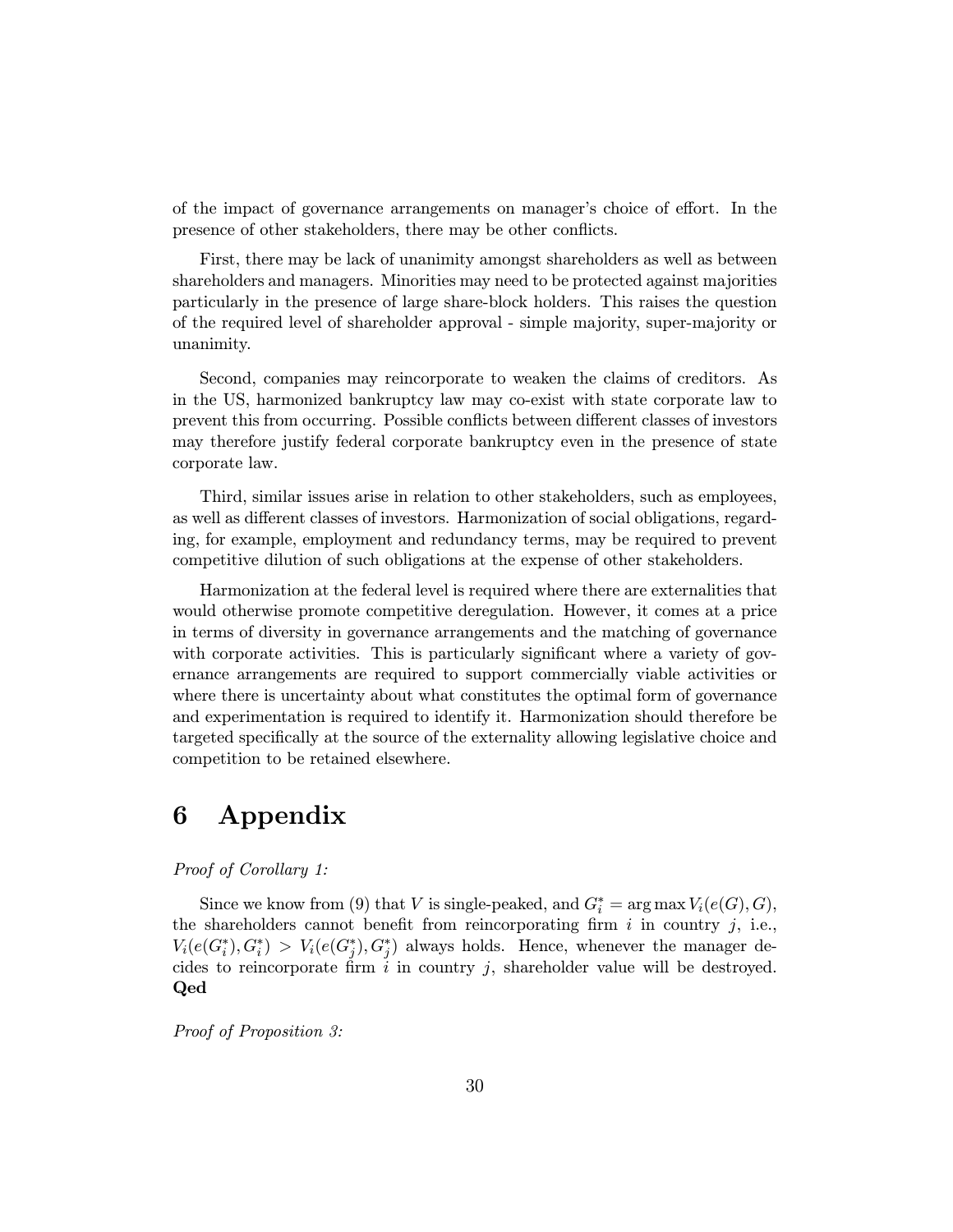First we derive the social welfare maximizing governance structure choice,  $\overline{G}$ . When  $\pi \neq 1/2(b - \frac{1}{b(1-\lambda)^2})$ , the canonical form of the welfare function is as follows.

$$
W = -\frac{b(1-\lambda)^2(2\pi - b) + 1}{2} \left( G - \frac{b(1-\lambda)[(1-\lambda)\pi - b]}{b(1-\lambda)^2(2\pi - b) + 1} \right)^2
$$

$$
+ \frac{b^2(1-\lambda)^2[(1-\lambda)\pi - b]^2}{2b(1-\lambda)^2(2\pi - b) + 1} + b\lambda\pi + \frac{b^2}{2}
$$
(28)

The expression in (28) shows that W has an interior maximum if  $b(1 - \lambda)^2 [2\pi -]$ b] + 1 > 0 and a corner solution if  $b(1 - \lambda)^2(2\pi - b) + 1 < 0$ .

Next we show that the social welfare maximizing governance structure grants the manager more discretion than the shareholder value maximizing choice.

Case 1: When  $\overline{G} = 0$ .

This case obtains when  $0 < (1 - \lambda)\pi < b$  and  $0 < \pi < 1/2(b - \frac{1}{b(1-\lambda)^2})$  are jointly satisfied or when  $(1 - \lambda)\pi < b$  and  $\pi > 1/2(b - \frac{1}{b(1-\lambda)^2})$  are jointly satisfied.

Since for  $\pi > 0$  b > 0 and  $0 < \lambda < 1$ ,  $G^*$  is strictly positive, there is excessive monitoring by shareholders under the shareholder choice regime in this case.

Case 2: When  $\overline{G} > 0$ .

This case obtains when  $(1 - \lambda)\pi > b$  and  $\pi > 1/2(b - \frac{1}{b(1-\lambda)^2})$  are jointly satisfied. Here we will show that in this case  $G^*$  will always exceed  $\overline{G}$ . Formally, we will show that

$$
\frac{\pi b(1-\lambda)^2}{1+2\pi b(1-\lambda)^2} \ge \frac{b(1-\lambda)[(1-\lambda)\pi - b]}{b(1-\lambda)^2[2\pi - b] + 1}
$$
(29)

Let us assume for the moment that (29) holds. Then,

$$
\frac{\pi(1-\lambda)}{1+2\pi b(1-\lambda)^2} \ge \frac{(1-\lambda)\pi - b}{b(1-\lambda)^2[2\pi - b] + 1}
$$
(30)

or equivalently,

$$
\frac{\pi(1-\lambda)}{1+2\pi b(1-\lambda)^2} \ge \frac{(1-\lambda)\pi - b}{1+2\pi b(1-\lambda)^2 - b^2(1-\lambda)^2} \tag{31}
$$

Let us introduce the notation  $A = \pi(1 - \lambda)$  and  $B = 1 + 2\pi b(1 - \lambda)^2$ . Then the above inequality becomes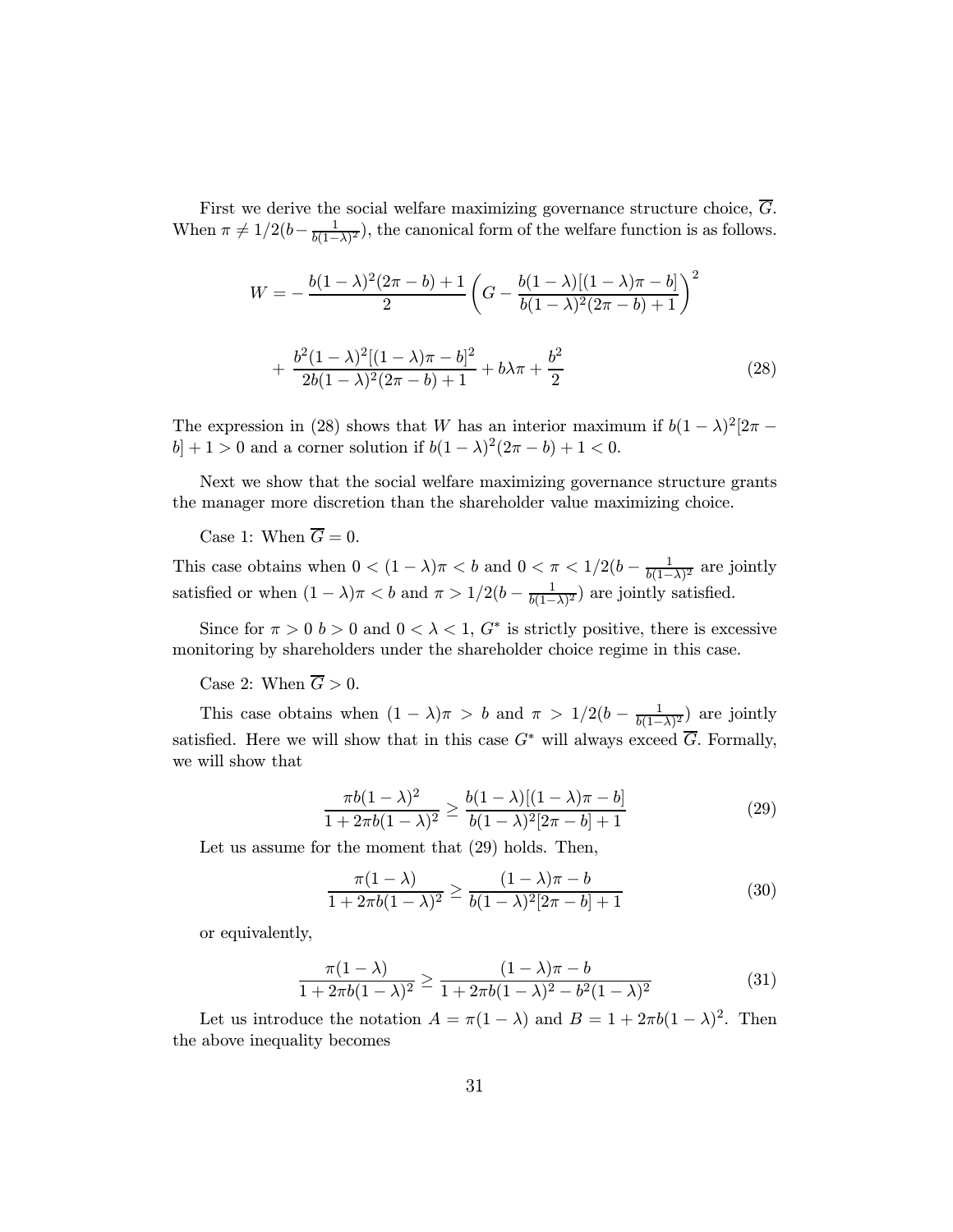$$
\frac{A}{B} \ge \frac{A - b}{B - b^2 (1 - \lambda)^2} \tag{32}
$$

Since  $B - b^2(1 - \lambda)^2 > 0$  is always satisfied for  $\overline{G} \neq 0$ , we can rewrite the above inequality as

$$
AB - Ab^2(1 - \lambda)^2 > AB - bB \tag{33}
$$

For  $b > 0$  and  $0 < \lambda < 1$ , A is always positive and therefore the above inequality can be rewritten as

$$
\frac{B}{A} \ge b(1-\lambda)^2\tag{34}
$$

Substituting back for A and B, we get

$$
\frac{1+2\pi b(1-\lambda)^2}{\pi(1-\lambda)} \ge b(1-\lambda)^2\tag{35}
$$

$$
1 + 2\pi b(1 - \lambda)^2 \ge \pi b(1 - \lambda)^3
$$
 (36)

$$
1 + 2\pi b(1 - \lambda)^2 \ge \pi b(1 - \lambda)^3 \tag{37}
$$

$$
1 + \pi b(1 - \lambda)^2 (1 + \lambda) \ge 0 \tag{38}
$$

which is always true. Thus,

$$
\frac{\pi b(1-\lambda)^2}{1+2\pi b(1-\lambda)^2} \ge \frac{b(1-\lambda)[(1-\lambda)\pi - b]}{b(1-\lambda)^2[2\pi - b] + 1}.\tag{39}
$$

Hence, the governance structure under the shareholders' choice regime will encourage socially excessive shareholder activism. Qed

Proof of Proposition 4:  $G = 0$  when either (i)  $b \geq (1 - \pi)\pi$  or (ii)  $b < (1 - \pi)\pi$ and  $1/2\left(b-\frac{1}{b(1-\lambda)^2}\right)$  $\Big) \geq \pi$  hold. **Qed** 

#### Proof of Proposition 5:

Granting the manager full control over the ex post reincorporation decision will increase social welfare if conditions (I1) and (I2) hold

$$
(I1) \frac{2\pi_ib_i(1-\lambda_i)^2}{1+2\pi_ib_i(1-\lambda_i)^2} - \frac{b_i(1-\lambda_i)[(1-\lambda_i)\pi_i - b_i]}{b_i(1-\lambda_i)^2[2\pi_i - b_i] + 1} < \frac{\pi_jb_j(1-\lambda_j)^2}{1+2\pi_jb_j(1-\lambda_j)^2}
$$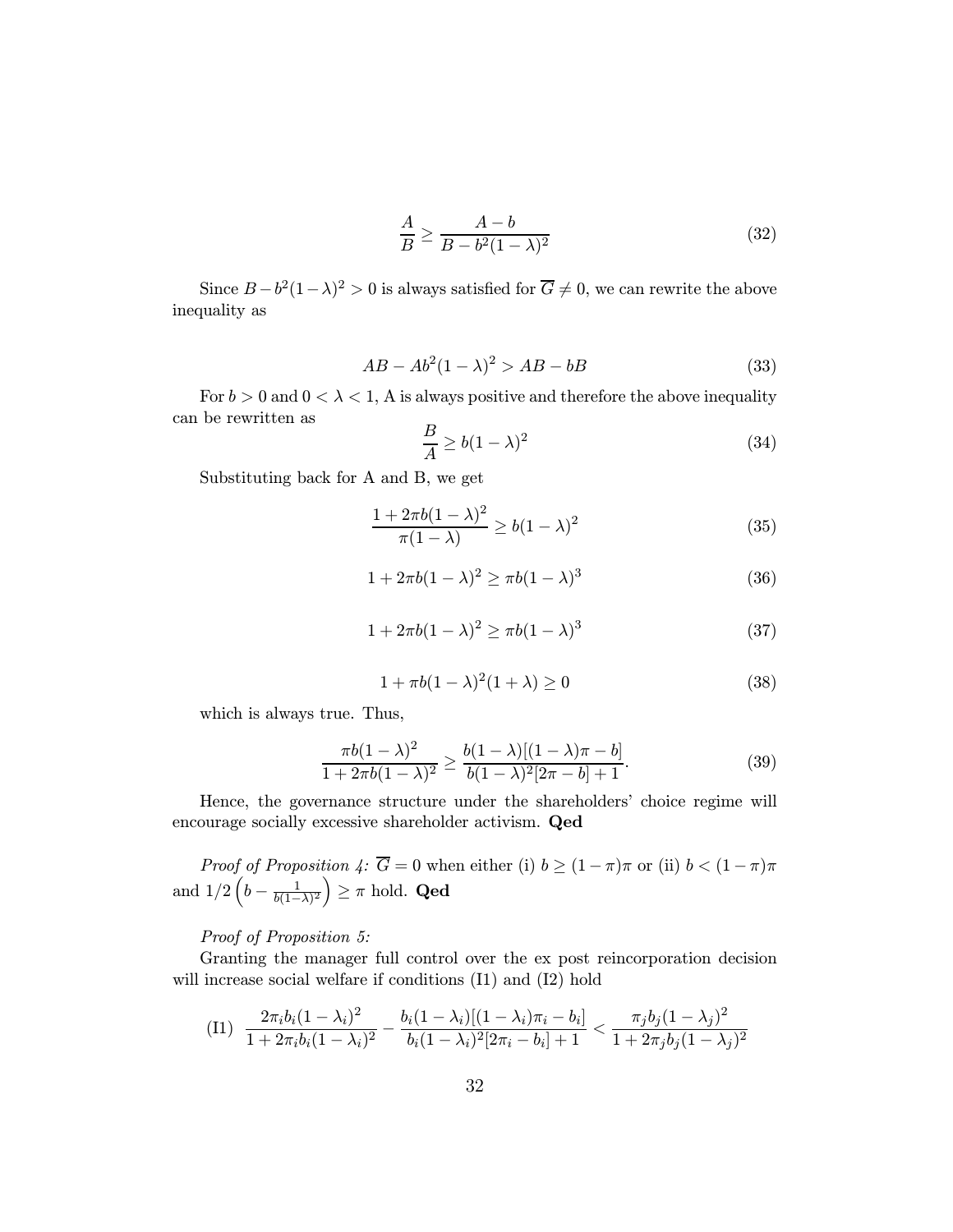$$
(I2)\ \ \frac{\pi_jb_j(1-\lambda_j)^2}{1+2\pi_jb_j(1-\lambda_j)^2}<\frac{\pi_ib_i(1-\lambda_i)^2}{1+2\pi_ib_i(1-\lambda_i)^2}.
$$

Granting the manager full control over the ex post reincorporation decision will destroy social welfare, if condition (I3) holds

$$
(I3)\ \frac{\pi_jb_j(1-\lambda_j)^2}{1+2\pi_jb_j(1-\lambda_j)^2}<\frac{2\pi_ib_i(1-\lambda_i)^2}{1+2\pi_ib_i(1-\lambda_i)^2}-\frac{b_i(1-\lambda_i)[(1-\lambda_i)\pi_i-b_i]}{b_i(1-\lambda_i)^2[2\pi_i-b_i]+1}.
$$

Granting the manager full control over the ex post reincorporation decision will imply no change in social welfare, if either  $(14)$  or  $15$  holds

$$
(I4)\frac{\pi_j b_j (1 - \lambda_j)^2}{1 + 2\pi_j b_j (1 - \lambda_j)^2} = \frac{2\pi_i b_i (1 - \lambda_i)^2}{1 + 2\pi_i b_i (1 - \lambda_i)^2} - \frac{b_i (1 - \lambda_i) [(1 - \lambda_i)\pi_i - b_i]}{b_i (1 - \lambda_i)^2 [2\pi_i - b_i] + 1},
$$
  
(I5) 
$$
\frac{\pi_j b_j (1 - \lambda_j)^2}{1 + 2\pi_j b_j (1 - \lambda_j)^2} \ge \frac{\pi_i b_i (1 - \lambda_i)^2}{1 + 2\pi_i b_i (1 - \lambda_i)^2} \cdot \text{Qed}
$$

Proof of Proposition 10:

Under the management's choice of reincorporation regime, management will reincorporate under  $G^M$  where

$$
G^M = \arg\max_G M(\tau^S, G) \tag{40}
$$

Under the management's choice of reincorporation regime, shareholders anticipate the manager's choice ex post and maximize accordingly ex ante, that is, they choose  $\tau^S$  such that

$$
\tau^S = \arg \max V(\tau, G^M). \tag{41}
$$

Depending on  $\tau^*$  and  $\tau^S$ ,  $M(\tau^S, G^M)$  may be higher or lower than  $M(\tau^*, G^*)$ . Qed

Proof of Proposition 11:

Since  $V=S+M$ , Proposition 12 follows from the proofs of Proposition 11. Qed

#### Proof of Proposition 12:

From Proposition 11, there exists  $\tau^1$  and  $\tau^2$  such that when only these two technology choices are available then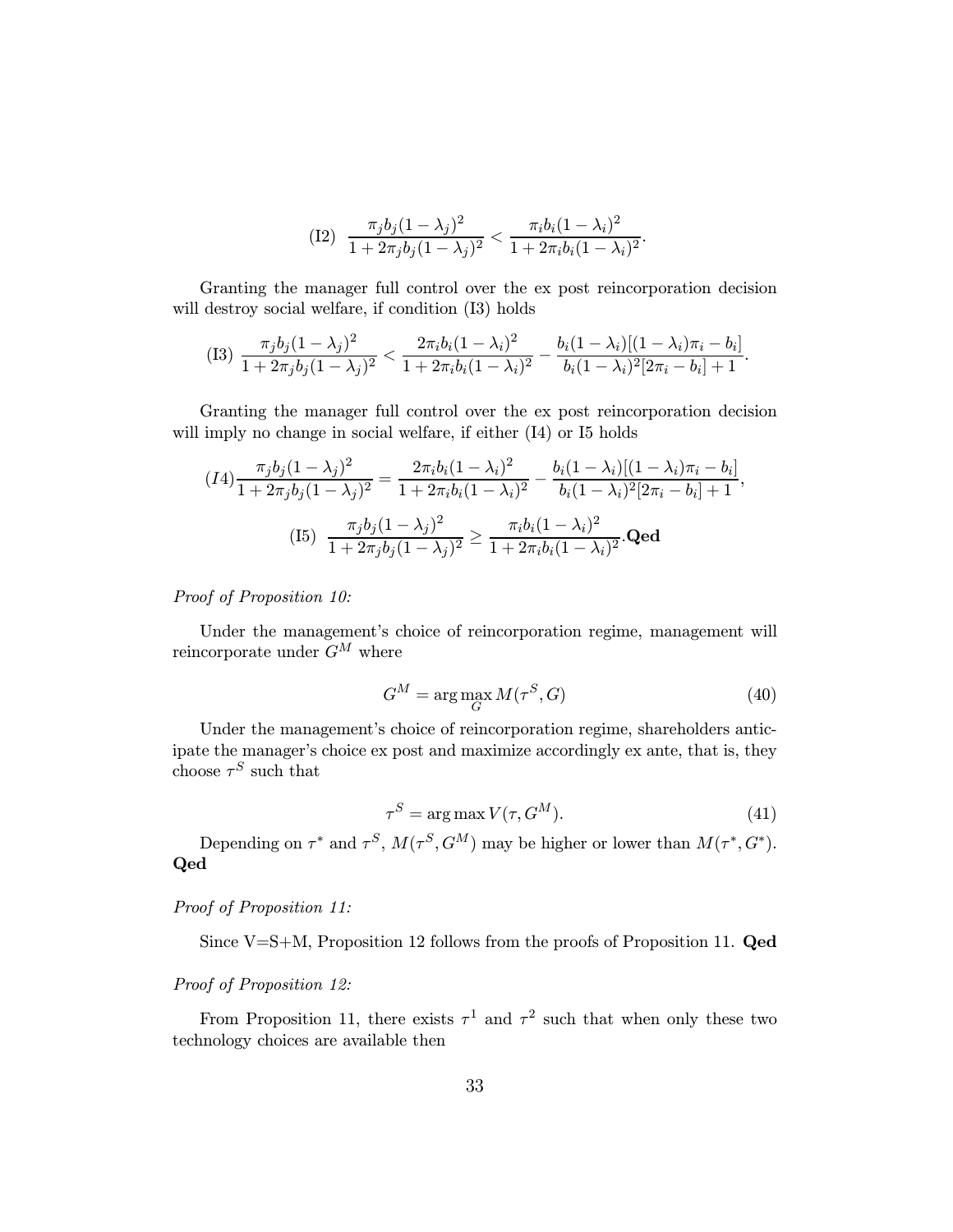$$
V(G^*, \tau^1) = \max_{G, \tau} V(G, \tau)
$$
\n
$$
\tag{42}
$$

and

$$
\tau^2 = \arg\max_{\tau} V(G^M, \tau). \tag{43}
$$

such that  $M(G^*, \tau^1) > M(G^M, \tau^2)$ . Qed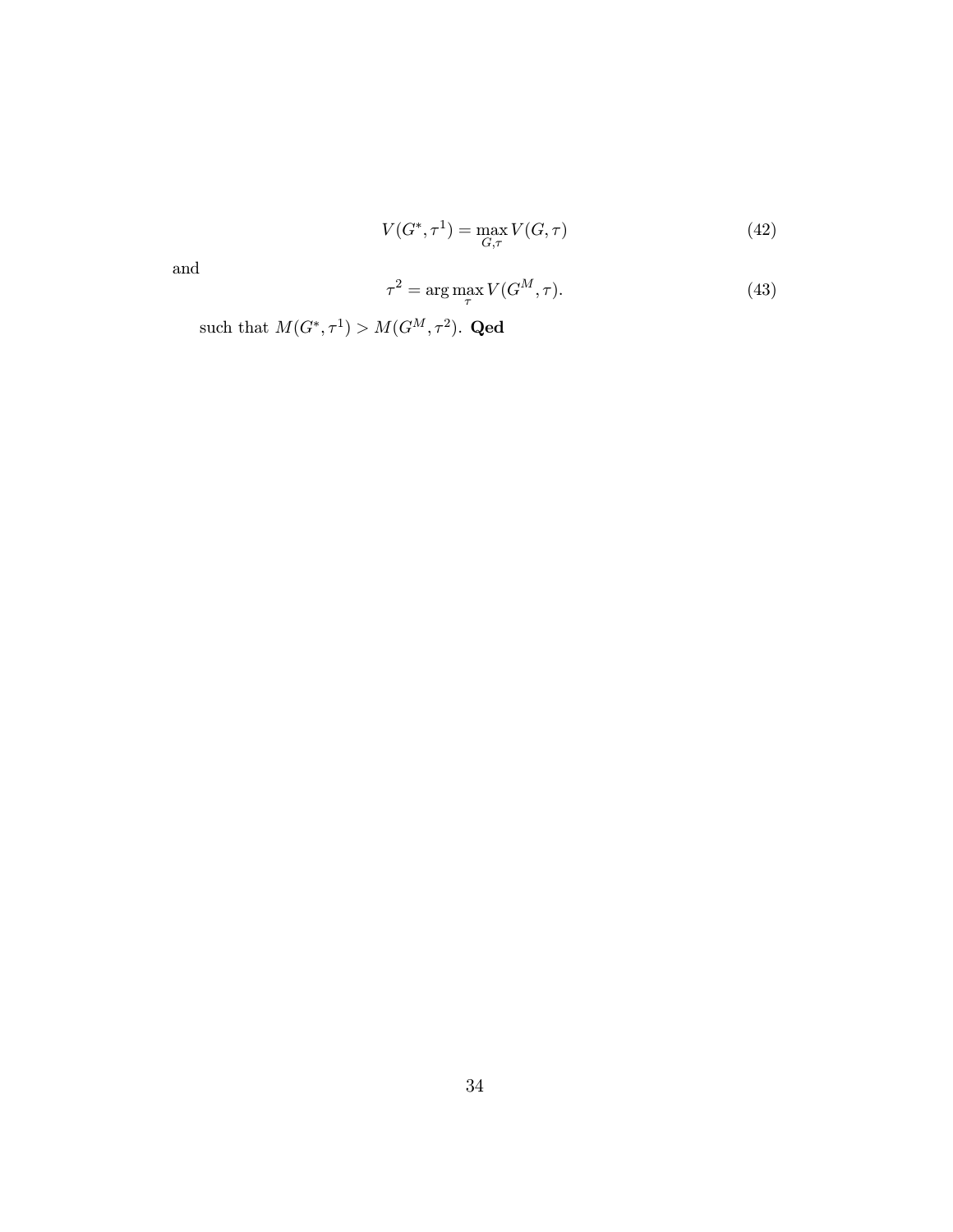# References

- [1] Black, B., Gilson, R.: Venture Capital and the Structure of Capital Markets. Journal of Financial Economics 47, 243-277 (1998)
- [2] Bebchuk, L.: Federalism and the Corporation: The Desirable Limits on State Competition in Corporate Law. Harvard Law Review, 1443-1510 (1992)
- [3] Bebchuk, L., Ferrell, A.: A New Approach to Takeover Law and Regulatory Competition. Virginia Law Review 87, 111-164 (2001)
- [4] Bebchuk, L. and Hamdani, A.: Vigorous Race or Leisurely Walk: Reconsidering the Competition Over Corporate Charters. Yale Law Journal 112, 553-615 (2002)
- [5] Bar-Gill, O., Barzuza, M., Bebchuk, L.: The Market for Corporate Law. Harvard Olin Discussion Paper No. 377 (2002)
- [6] Baysinger, B., Butler, H.: The Role of Corporate Law in the Theory of the Firm. Journal of Law, Economics 28, 179-191 (1985)
- [7] Burkart, M., Gromb, D. and Panunzi, F.: Large Shareholders, Monitoring and the Value of the Firm. Quarterly Journal of Economics 112, 693-728 (1997)
- [8] Cary, W.: Federalism and Corporate Law: Reflections upon Delaware. Yale Law Journal, 663 (1974)
- [9] Daines, R.: Does Delaware law improve firm value? Journal of Financial Economics 62, 525-558 (2001)
- [10] Fluck, Z.: The Dynamics of the Management-Shareholder Conflict. Review of Financial Studies 12, 379-404 (1999)
- [11] Gillan, S., Hartzell, J., Starks, L.: Explaining Corporate Governance: Boards, Bylaws, and Charter Provisions. Working Paper, University of Delaware (2003)
- [12] John, K., Kedia, S.: The Design of Corporate Governance. New York University Working Paper (2002)
- [13] Judgment of the European Court of Justice (Second Chamber) of 10 July 1986. Case: D. H. M. Segers v Bestuur van de Bedrijfsvereniging voor Banken Verzekeringswezen, Groothandel en Vrije Beroepen. Case No: Case 79/85.
- [14] Judgment of the European Court of Justice 27 September 1988. Case: The Queen v H. M. Treasury and Commissioners of Inland Revenue, ex parte Daily Mail and General Trust plc. Case No: Case 81/87.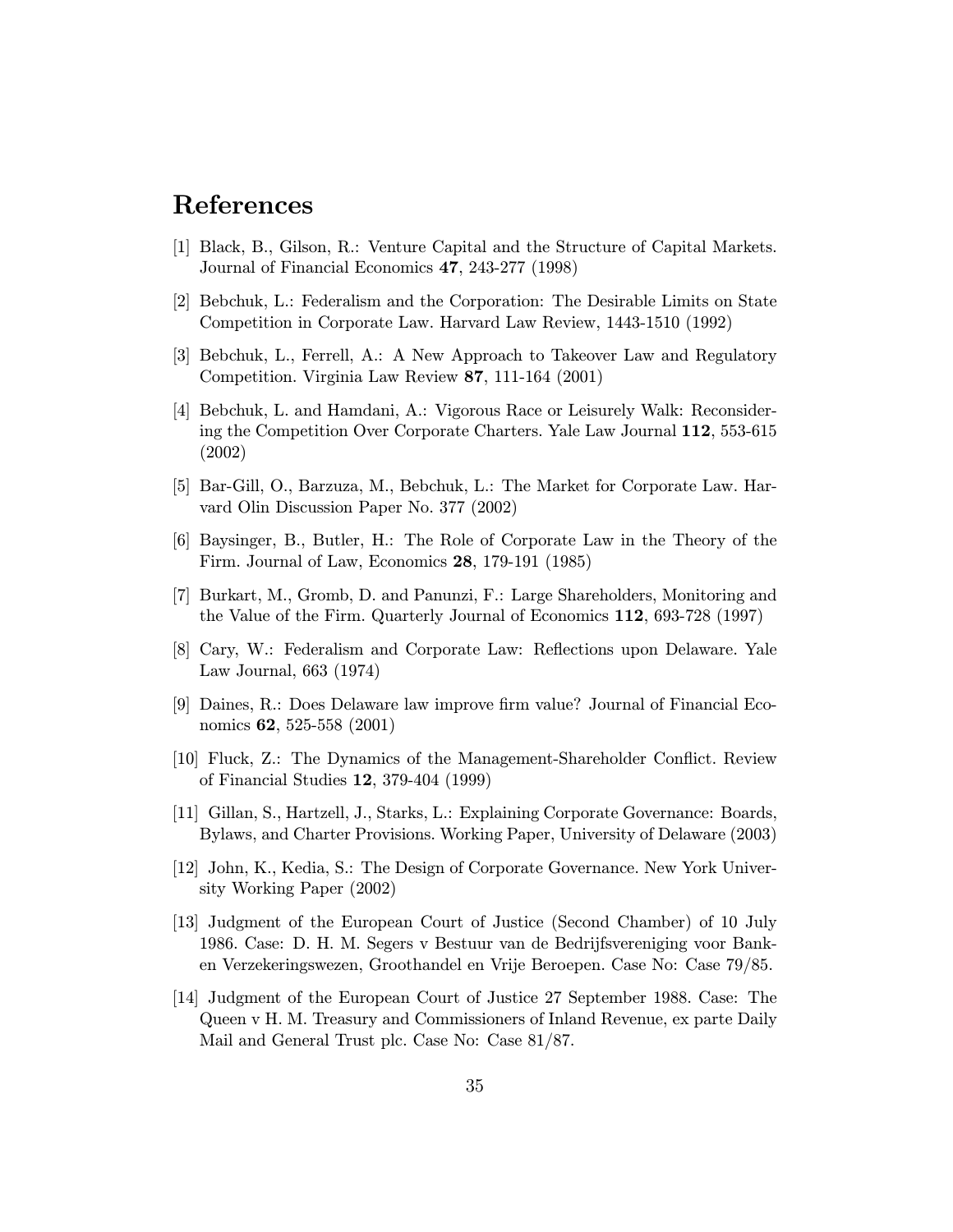- [15] Judgment of the European Court of Justice 9 March 1999. Case: Centros Ltd v Erhvervs- og Selskabsstyrelsen. Case No: Case C-212/97
- [16] Judgment of the European Court of Justice 5 November 2002. Case: Uberseering BV v Nordic Construction Company Baumanagement GmbH ¨ (NCC). Case No: Case C-208/00
- [17] Judgment of the European Court of Justice 30 September 2003 Case: Kamer van Koophandel en Fabrieken voor Amsterdam v. Inspire Art Ltd. Case No: Case 167/01.
- [18] Klein, A.: Economic Determinants of Audit Committee Independence. Accounting Review, 435-452 (2002)
- [19] Kahan, M. and Kamar, E.: The Myth of State Competition in Corporate Law. Stanford Law Review 55, 679-749 (2002)
- [20] Pagano, M., Röell, A., Zechner, J.: The Geography of Equity Listing: Why Do Companies List Abroad? Journal of Finance 57, 2651-2694 (2002)
- [21] Pagano, M., Volpin, P.: Workers, Managers, and Corporate Control. Journal of Finance, forthcoming
- [22] Pagano, M., Volpin, P.: The Political Economy of Corporate Governance. American Economic Review, forthcoming
- [23] Perotti, E., Von Thadden, E-L., The Political Economy of Bank- and Market Dominance, Working Paper, University of Lausanne (2002)
- [24] Reese, W., Weisbach, M.: The Protection of Minority Shareholders' Interests, Cross-listing in the United States and Subsequent Equity Offerings. Journal of Financial Economics 66, 65-104 (2002)
- [25] Roe, M. J.: Delaware's Competition. Harvard Law Review 117, 590-646 (2003)
- [26] Romano, R.: Law as a Product: Some Pieces of the Incorporation Puzzle. Journal of Law, Economics and Organization 1, 225-283 (1985)
- [27] Romano, R.: The Advantage of Competitive Federalism for Securities Regulation. Washington, D.C.: AEI Press 2002
- [28] Romano, R.: Is Regulatory Competition a Problem for Corporate Governance? Oxford Review of Economic Policy, forthcoming